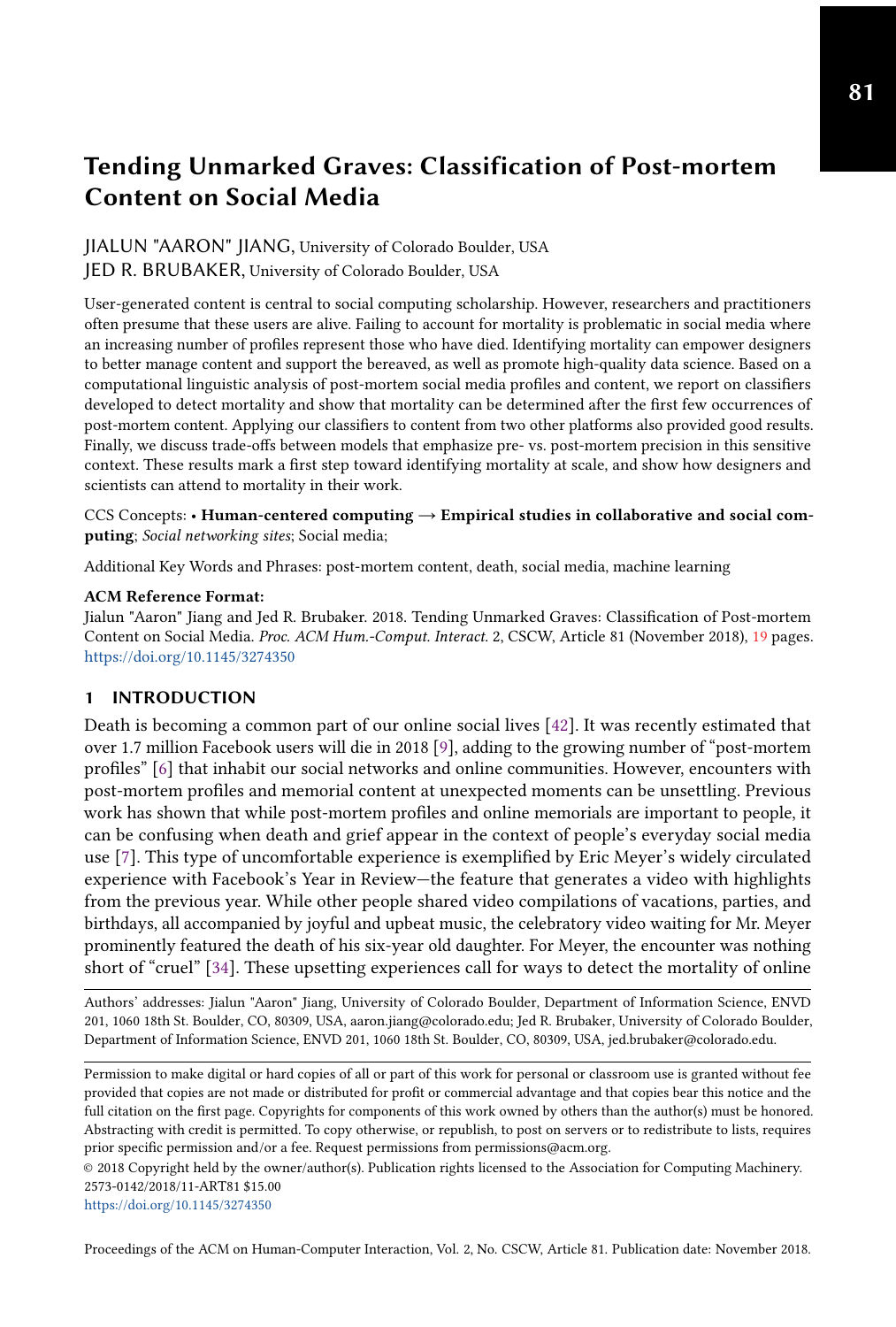content so that platform designers can design sensitive interactions with death and bereavement in mind.

However, determining if a user has died, let alone identifying memorial content that exists outside of the context of a user profile, is more difficult than it might seem. Identifying post-mortem accounts remains a manual process [\[3\]](#page-16-3), and most platforms rely on survivors to report the deaths of users. Not only is manual reporting labor intensive and emotionally taxing, depending on survivors to report deaths results in delayed, inconsistent, and ultimately unreliable data.

As post-mortem profiles and expressions of grief become increasingly common on social media, reliable identification of both also becomes increasingly important. Many platforms may wish to sensitively design for end-of-life and post-mortem scenarios. Facebook, for example, supports the memorialization of profiles as well as post-mortem management options [\[3\]](#page-16-3). However, in the absence of a clear and reliable indicator of mortality, platform designers are constrained. Automatic identification can empower designers in how they handle post-mortem profiles and content. Moreover, timely identification is crucial to supportive and compassionate platform design as it allows designers to address issues such as the dissemination of the news of death, which can potentially soften the impact of such news in public social media spaces, as encounters with such sensitive disclosures can be emotionally draining [\[2\]](#page-16-4).

In this work, we provide a linguistic description of post-mortem content on social media and introduce machine learning-based identification methods for both post-mortem profiles and memorial comments. Using 870,326 comments from 2,688 public profiles on MySpace as training data, we compare the performance of a series of supervised machine learning classifiers on the level of user profiles and individual comments on those profiles with three different feature sets, and show we are able to accurately classify both post-mortem user profiles and single post-mortem comments. Based on an accurate profile classification model, we then show that we are able to quickly identify post-mortem profiles after the users' death, and that our classifiers can also accurate classify death on two other datasets recently collected from Facebook Memorial Groups and newspaper obituaries, which represent significantly different platforms and contexts. We finally discuss the generalizability and applicability of our classifiers to other areas in CSCW, and caution platform designers to carefully consider the trade-offs and consequences when deploying such classifiers.

Our results mark a first step toward automatic identification of post-mortem profiles and memorial comments on social media. Automatic identification support new ways to identify and verify postmortem profiles, enabling data scientists to account for mortality in their datasets, and enabling designers means to provide for granular survivor-support and compassionate platform design.

#### 2 RELATED WORK

CSCW and related scholars have begun to use large scale data science and machine learning approaches to understand and detect behavior online. Notable among this work are studies related to health and wellness, from depression [\[12\]](#page-16-5) to postpartum emotion [\[13\]](#page-16-6) to influenza [\[24\]](#page-17-2). Research successful in using machine learning to predict behaviors often suggests key design recommendations. De Choudhury et al.'s work, for example, focused on efforts to preemptively detect signals of depression based on social media data [\[12\]](#page-16-5); Chancellor et al.'s work on predicting mental illness severity in online pro-eating disorder communities suggested that platform designers could build early-warning systems to provide appropriate and timely support [\[10\]](#page-16-7). This work points to ways that classification could sensitize the design of platforms and interactions. In this paper we follow in their footsteps by taking machine learning-based approach to detect death and bereavement.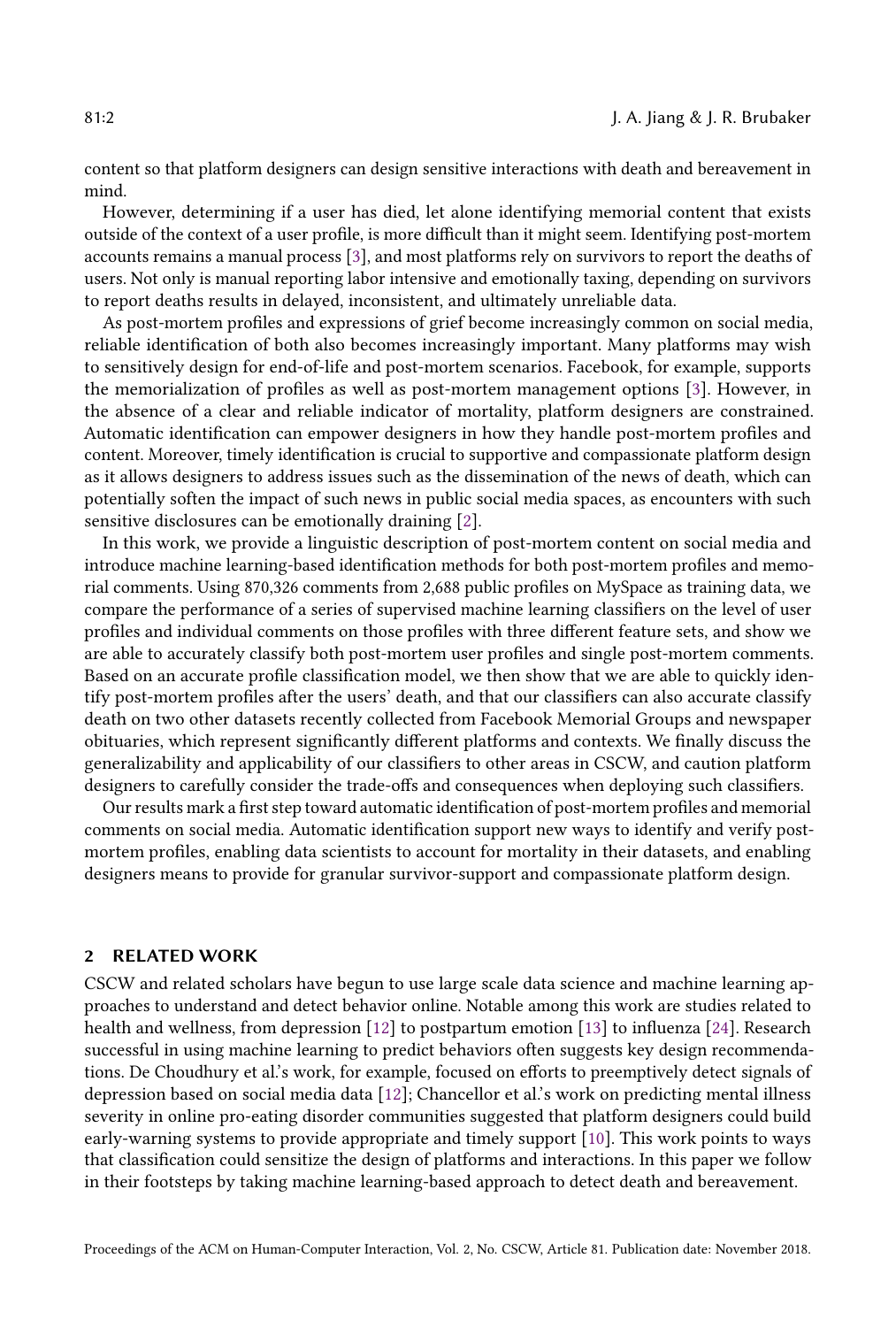## 2.1 Challenges of Post-mortem Content

The presence of post-mortem accounts in otherwise living networks can be challenging for both social network site users and designers. Designing for post-mortem accounts requires both technical and social considerations. As interaction design on social media platforms increasingly relies on algorithmic content curation, the inability to accurately and efficiently determine the mortality of users becomes a challenge. In the past, highly visible mistakes have been made, for example, when Facebook encouraged users to interact with their inactive Facebook friends, unintentionally including the dead [\[7\]](#page-16-2). More recently, algorithmic curation was at fault in an experience shared by Eric Meyer [\[34\]](#page-17-1), whose recently deceased daughter was featured prominently in his Facebook Year in Review.

Currently, most social media platforms rely on people to report the death of a user. On most sites, reports result in the deactivation and removal of the account. However, some platforms allow profiles to remain as part of the network. Facebook, for example, memorializes profiles after they learn of person's death. Moreover, Facebook allows people to designate a legacy contact who can make some changes to the deceased's profile in order to be supportive of the bereft community [\[3\]](#page-16-3).

In contrast, Google implemented an inactivity-based approach with Inactive Account Manager [\[23\]](#page-17-3). Google allows users to specify trusted contacts and will notify them when the account is deemed inactive for longer than a duration chosen by the account owner (the default is three months). Account owners can also elect to allow access to various parts of their account data upon inactivity. While death is a clear use case for Inactive Account Manager, accounts become inactive for a variety of different reasons. As a result, even though inactivity provides a conservative signal by which to identify those who might be dead, it cannot provide a means for positively identifying people who have died.

These common approaches to identifying post-mortem accounts present three problems for designers looking to sensitize their platforms. First, relying on people to report deaths results in inconsistent and unreliable data. Second, while inactivity-based approaches, such as those used by Google, produce more consistent data, they cannot reliably be used as an indicator of death, as people may be inactive for any number of reasons. Finally, any signal from an inactivity-based approach is available only after some period of time (typically months), limiting the ability to design for death during the critical time frame immediately following a death.

The need for sensitivity around post-mortem content, however, is not limited to post-mortem profiles. There are many scenarios in which memorial content is not associated with a profile, but for which sensitivity should still be designed. For example, the Year In Review photo that Eric Meyer saw was not linked to his daughter's profile, but was nevertheless extremely distressing. Gach et al. also found that disagreement and argument about how one should grieve, namely "grief policing," could result from the different ways people mourn deceased celebrities on Facebook, who did not have Facebook profiles. These problems existing outside the context of profiles point to the need for not only identifying death of a profile, but also of standalone content such as individual comments that may appear independently from the profiles where they belong.

## 2.2 Classifying Mortality

To provide a solution to these problems, in this paper we make use of machine learning approaches based on computational linguistics to identify post-mortem profiles and content. To our knowledge, no existing work has attempted to classify mortality within user generated online data, with one exception: Ma et al. [\[32\]](#page-17-4) classified deceased member sites on CaringBridge, an online health community. However, rather than seeking to support platform designers, Ma and his colleagues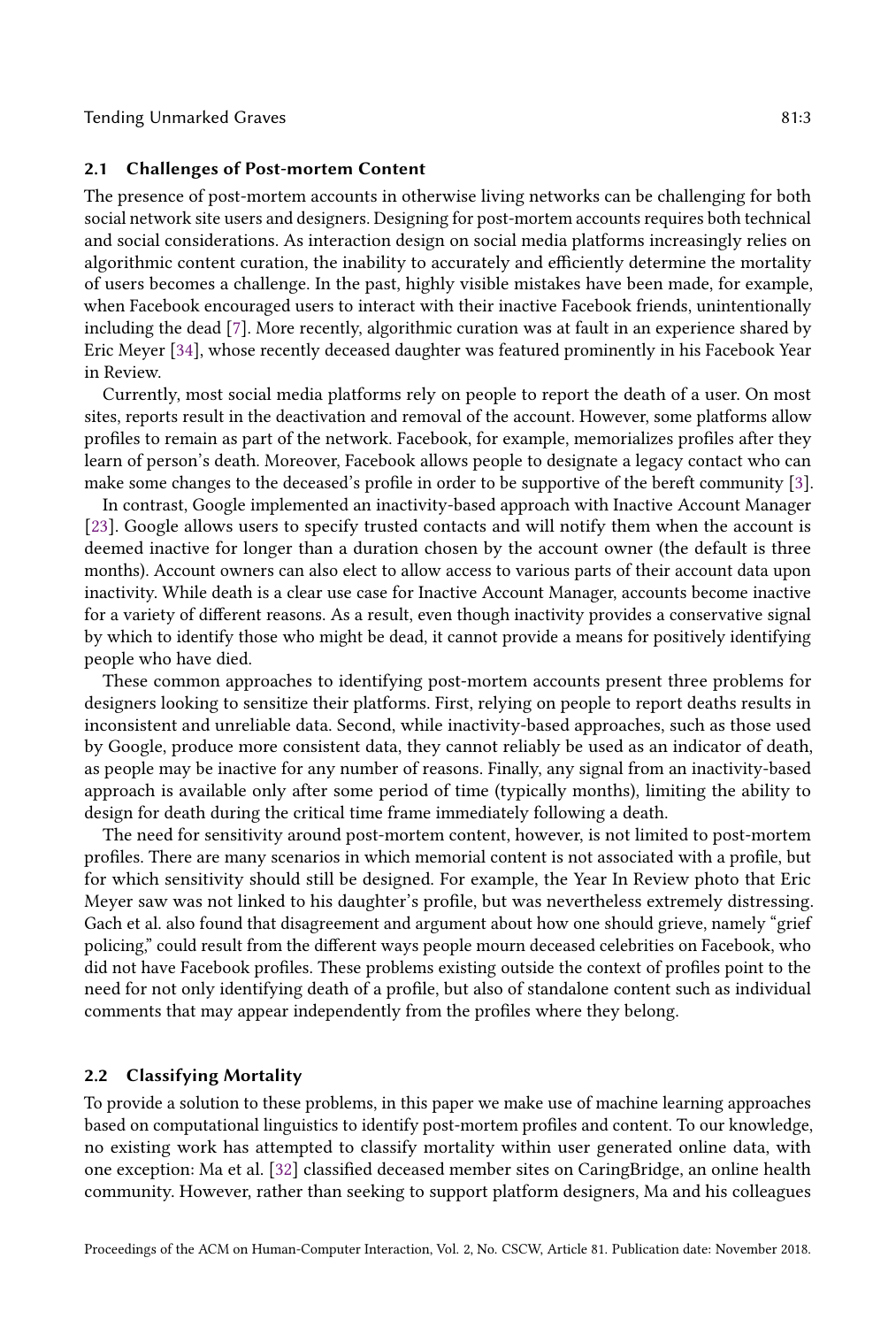found that classifying death was a necessary step in their larger data science project—a situation we argue deserves broader attention, which we discuss in this work.

While Ma et al. were successful at classifying blogs that were relinquished and blogs that represent deceased patients in an online health community to show how separating the deceased can impact data analysis results, here we took a step further to classify the mortality of profiles and individual comments on a general social media, where the style of communication is more diverse than that in health communities. This difference in contexts is important also because of the difference in user expectations: while death can be an inevitable topic on a site that logs patients' medical journeys, it comes up much less often on a general social media that tends to be more casual. Therefore, it is reasonable to assume that coming across post-mortem content on a general social media would be considerably more unexpected and distressing, and our work on classifying death in this context has important implications for designing general social media platforms.

#### 2.3 Death on the Internet

To situate our analysis, it is important to consider how death is memorialized online and the impacts that the Internet is having on the ways we experience grief. The Internet, and social media specifically, has drawn both private and public aspects of grief into everyday social media life [\[42\]](#page-17-0). Social media easily extends who can participate or witness in these practices beyond the family, while also providing a public audience for what has historically been private communication with the dead [\[42\]](#page-17-0).

A growing body of research in social computing and related fields has documented how people connected to the deceased continue to interact with post-mortem profiles [\[6,](#page-16-1) [7,](#page-16-2) [21,](#page-17-5) [31,](#page-17-6) [43\]](#page-18-1), reappropriating them into digital memorials [\[35,](#page-17-7) [40\]](#page-17-8), personal archives [\[1,](#page-16-8) [4,](#page-16-9) [31\]](#page-17-6), and gathering places for online communities [\[7,](#page-16-2) [21,](#page-17-5) [40,](#page-17-8) [43\]](#page-18-1). In terms of content, comments posted soon after death express shock and disbelief, as well as acknowledging the death, often with the phrase "RIP." Reading across the literature, engagement with the deceased falls in four major categories: sharing memories, expressing condolences, posting updates, and maintaining connections with both the deceased and their network [\[5,](#page-16-10) [43\]](#page-18-1). Collectively, this scholarship indicates that post-mortem content is marked by distinctive linguistic characteristics, showing promise in using language to identify post-mortem content.

#### 2.4 The Language of Death and Bereavement

Previous research has studied language use around death using computational methods in a variety of contexts, from classifying reports of death [\[27\]](#page-17-9) to identifying suicidal signals [\[16,](#page-16-11) [17,](#page-16-12) [25,](#page-17-10) [36,](#page-17-11) [39\]](#page-17-12), and has achieved promising results. Research of bereaved language has also revealed important patterns of sentiment and linguistic style.

Researchers have often found success using computational linguistics tools like LIWC [\[41\]](#page-17-13). In comments made to post-mortem social media profiles, words from LIWC's first person singular pronoun, past tense verb, adverb, preposition, conjunction, and negation categories appear more frequently in emotion distressed (ED) comments; in terms of sentiment, ED comments also showed higher use of anger words [\[8\]](#page-16-13). These results suggest highly emotional bereaved language are accompanied with distinctive linguistic signals. Likewise, in Ma et al.'s [\[32\]](#page-17-4) study of writing on an online health community, the they were able to use journals (blog-like entries that included obituaries and funeral announcements) alongside bereaved content to successfully classify mortality using words from LIWC's death dictionary (e.g., died, funeral, grave). Together, these studies show great potential in using computational linguistics to analyze distinctive changes in language after death, and served as inspiration for our work classifying the mortality of social media content.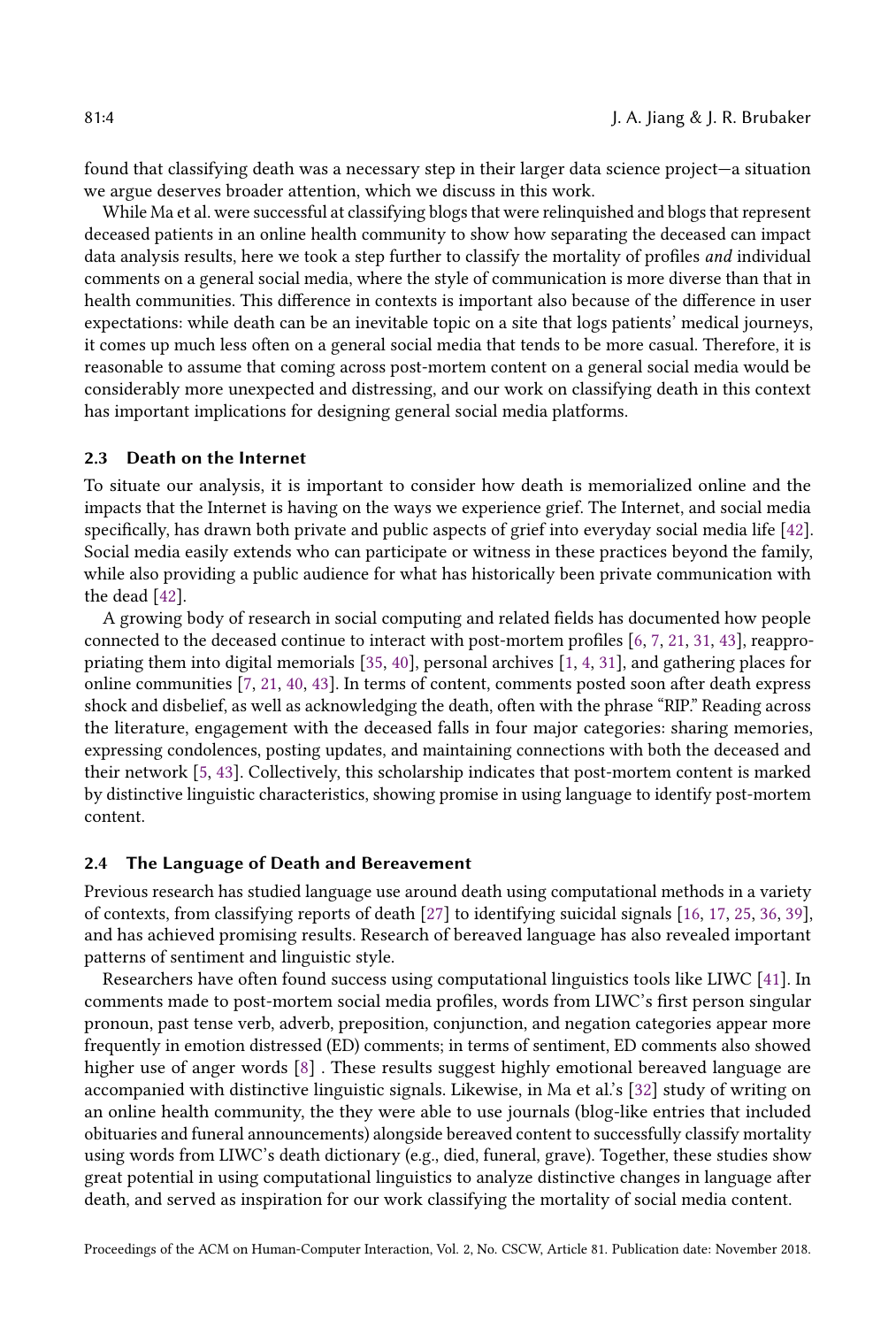| Total comments                           | 870,326          |
|------------------------------------------|------------------|
| Total profiles                           | 2,688            |
| Post-mortem comments                     | 324,089 (37.24%) |
| Pre-mortem comments                      | 546,327 (62.76%) |
| Average comments per profile             | 323.78           |
| Median comments per profile              | 169.50           |
| Average words per comment                | 32.74            |
| Average post-mortem comments per profile | 120.57           |
| Average per-mortem comments per profile  | 203.21           |
|                                          |                  |

<span id="page-4-0"></span>Table 1. Descriptive statistics of the final training dataset from MySpace.

<span id="page-4-1"></span>Table 2. Top 5 frequently occurring unigrams and bigrams in pre- and post-mortem comments.

| Unigram    |         |             |         | Bigram      |        |             |        |
|------------|---------|-------------|---------|-------------|--------|-------------|--------|
| Pre-mortem | Frea    | Post-mortem | Freq    | Pre-mortem  | Freq   | Post-mortem | Freq   |
| love       | 126.197 | love        | 231.921 | love love   | 19.665 | love miss   | 30,605 |
| hey        | 95.358  | miss        | 227,834 | love ya     | 13,220 | miss love   | 18,864 |
| lol        | 83.993  | know        | 111.612 | let know    | 7.130  | love love   | 12,696 |
| just       | 73.453  | just        | 108,783 | heart heart | 7.106  | love ya     | 12,348 |
| im         | 64,683  | like        | 71.449  | just wanted | 6.676  | just wanted | 12,095 |

#### 3 DATA & PRIOR ANALYSIS

The data used for the work we present in this paper are a subset of comments collected from public social media profiles. Complete details on how this dataset was constructed, as well as details about the corpora can be found in our previous work [\[28\]](#page-17-14). We provide a description of this dataset here to situate the analysis and results presented in this paper.

Our dataset consists of the content posted to publicly visible MySpace profiles of people who lived in the United States during the three years following their death. Deceased profiles were identified using MyDeathSpace (MDS), a website dedicated to connecting obituaries and/or news of deaths to existing MySpace profiles. The dataset was collected in April 2010, and to verify mortality, each profile was hand-checked by one of the researchers using comments posted to the profile or changes made to the profile itself (e.g., adding "RIP" or "In memory of" to the profile name). The dataset consists of 870,326 comments from 2,688 unique profiles. Descriptive statistics of the dataset are shown in Table [1.](#page-4-0)

## 3.1 Analysis of Post-Mortem Language

Our prior analysis identified significant differences between pre- and post-mortem content. For example, the average word count of post-mortem comments ( $\mu$  = 48.79) is significantly greater than pre-mortem comments ( $\mu = 23.22$ ; Mann-Whitney  $U = 5.9 \times 10^{10}$ ,  $p < 0.001$ ), in line with what others have found on smaller datasets [21]. We also identified language differences between what others have found on smaller datasets [\[21\]](#page-17-5). We also identified language differences between pre- and post-mortem content. In order to provide a rich sense of the dataset, we have provided the top 5 most frequently occurring unigrams and bigrams in Table [2.](#page-4-1)

In terms of linguistic characteristics, significant differences between the pre- and post-mortem content also exist. We analyzed linguistic characteristics using "Linguistic Inquiry and Word Count,"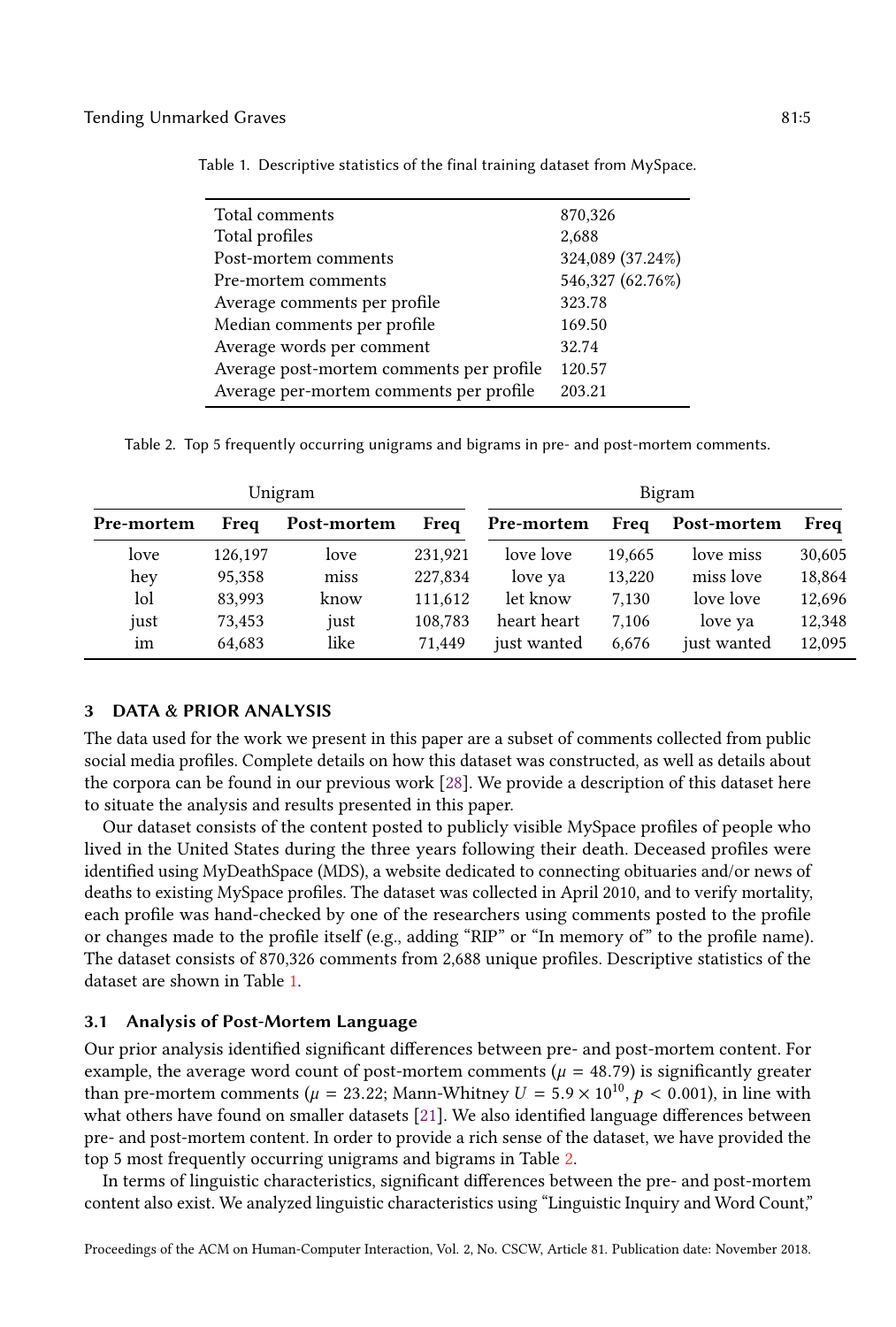| Pre-mortem | Post-mortem | $\mathcal{D}$ | d        |
|------------|-------------|---------------|----------|
| 0.007      | 0.04        | $\star$       | $-0.682$ |
| 0.051      | 0.093       | $\star$       | $-0.549$ |
| 0.232      | 0.488       | $\star$       | $-0.523$ |
| 0.14       | 0.191       | $\star$       | $-0.389$ |
| 0.067      | 0.092       | $\star$       | $-0.361$ |
| 0.026      | 0.05        | $\star$       | $-0.352$ |
| 0.104      | 0.124       | $\star$       | $-0.215$ |
|            |             |               |          |

<span id="page-5-1"></span>Table 3. Mann-Whitney U -tests results and descriptive statistics of pre- and post-mortem comments. Only the differences with at least small effect sizes ( $|d| > 0.2$ ) are reported.  $p < 0.0001$ 

 $(LIWC)^1$  $(LIWC)^1$  , a common language analysis package that provides dictionaries for parts of speech and punctuation, as well as psychosocial and social processes. For each body of text, LIWC provides a score between 0-100 (normalized to 0-1 in our analysis), indicating the proportion of words in the text contained in the dictionary for each given category. Descriptive statistics, p-values (corrected using Holm-Bonferroni method), and effect sizes (Cohen's d) are shown in Table [3.](#page-5-1)

# 3.2 Classification

In our previous work [\[28\]](#page-17-14), we reported on some initial success in classifying the mortality of profiles. Our unit of analysis was the concatenated comments of each profile. We used an  $n$ -gram-based logistic regression classifier and achieved an F1 score of <sup>0</sup>.<sup>837</sup> with 10-fold cross validation.

While we achieved a promising result from profile-level classification, our approach was a limited first step. We did not look into the informative features that signal pre- or post-mortem status, which would provide greater insight into the characteristics of post-mortem language in our training data. Other natural next steps of this previous work were to try other classifiers and to classify mortality on a more granular level, i.e. on the level of individual comments. In this work, we address all of these issues, but also show we can quickly classify mortality with a small amount of post-mortem content, and both profile- and comment-level classifiers work well across different platforms.

# 4 CLASSIFYING POST-MORTEM CONTENT

In this section, building on our initial investigation into post-mortem language, we present two machine learning classification tasks: to classify (1) if a profile is pre-mortem or post-mortem (i.e., whether the profile owner is alive or dead), and (2) whether a single comment was authored before or after its recipient's death. We discuss the classification methods used in each task and their associated classification results and informative features. Finally, we discuss how early we can determine the post-mortem status of a profile.

# <span id="page-5-2"></span>4.1 Profile Level Classification

We extended our previous work on classifying post-mortem profiles by experimenting with more classifiers and features. We first developed a simple baseline rule-based classifier: Classify a comment as post-mortem if the comment contains the word "rip," and pre-mortem otherwise. We then implemented four commonly used text classifiers to compare with our baseline: Multinomial Naive Bayes (NB), Logistic Regression (LR), Linear SVM (SVM), and Boosted Trees. NB, LR, and

<span id="page-5-0"></span><sup>1</sup>http://liwc.wpengine.com/how-it-works/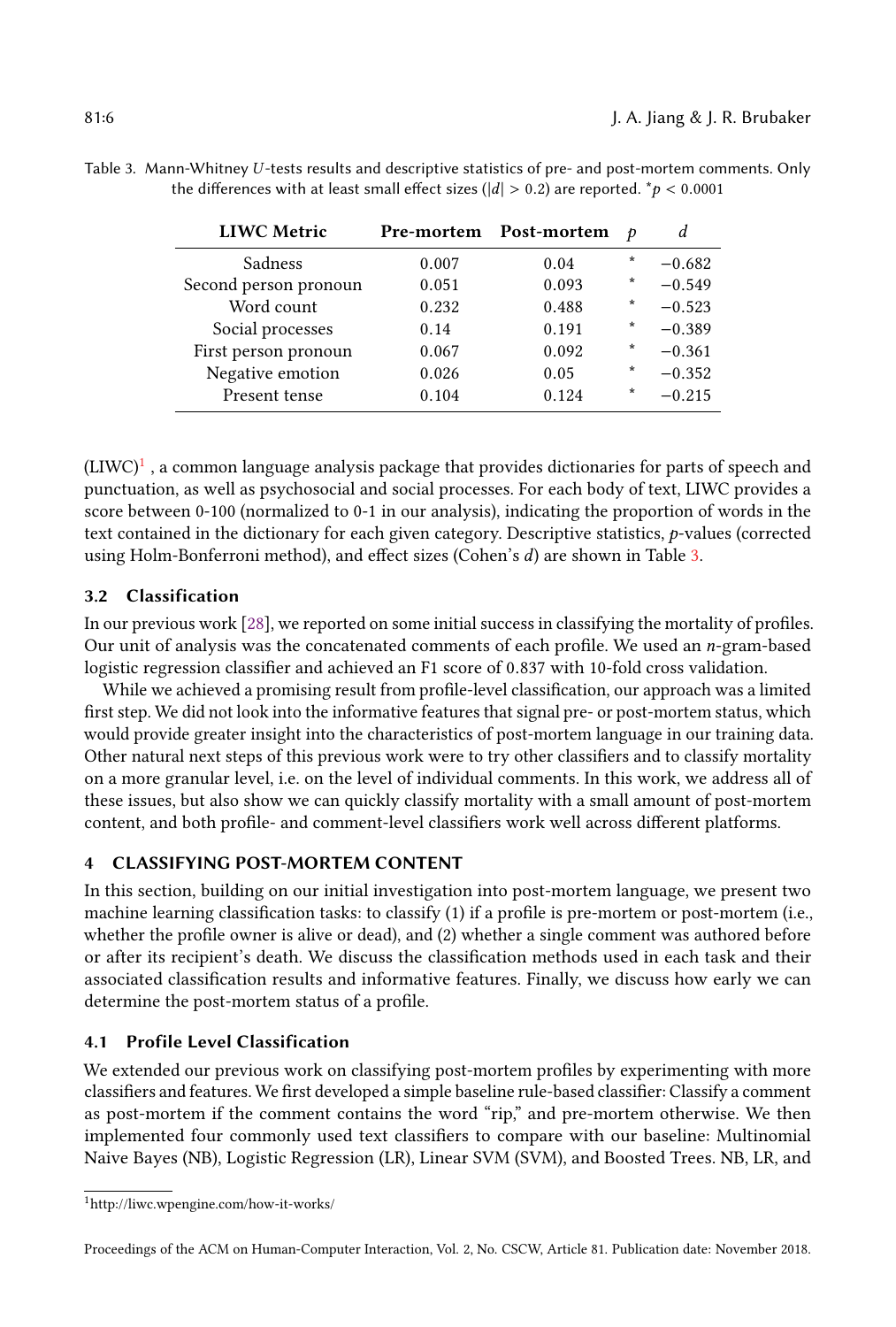<span id="page-6-0"></span>

|                 |                | Accuracy | F <sub>1</sub> | Precision | Recall |
|-----------------|----------------|----------|----------------|-----------|--------|
|                 | Baseline       | 0.696    | 0.736          | 0.697     | 0.778  |
|                 | NB             | 0.835    | 0.837          | 0.901     | 0.782  |
|                 | LR             | 0.856    | 0.858          | 0.946     | 0.785  |
| $n$ -gram       | <b>SVM</b>     | 0.862    | 0.866          | 0.952     | 0.794  |
|                 | <b>XGBoost</b> | 0.876    | 0.881          | 0.942     | 0.827  |
|                 | NB             | 0.593    | 0.72           | 0.578     | 0.953  |
| CLT             | LR             | 0.75     | 0.769          | 0.775     | 0.764  |
|                 | <b>SVM</b>     | 0.789    | 0.793          | 0.846     | 0.747  |
|                 | <b>XGBoost</b> | 0.821    | 0.828          | 0.884     | 0.779  |
| $n$ -gram + CLT | NB             | 0.846    | 0.84           | 0.961     | 0.746  |
|                 | LR             | 0.856    | 0.858          | 0.939     | 0.79   |
|                 | <b>SVM</b>     | 0.865    | 0.865          | 0.952     | 0.793  |
|                 | <b>XGBoost</b> | 0.874    | 0.882          | 0.942     | 0.829  |

Table 4. Classification metrics of profile level classifiers. Classifier with the best cross-validation F1 score is shown in bold.

SVM were implemented with the Python machine learning library scikit-learn; Boosted Trees was implemented with the XGBoost system described in [\[11\]](#page-16-14).

For these four classifiers, we compared three different feature sets:

- (1) *n*-gram features ( $n = 1, 2, 3$ ) with TF-IDF weights;
- (2) features derived from computational linguistic tools (CLT): style, topic, and sentiment measures from LIWC [\[41\]](#page-17-13), Empath's default categories [\[18\]](#page-16-15) and VADER [\[26\]](#page-17-15) ; and
- (3) the combination of (1) and (2).

For feature sets (1) and (3), we additionally conducted  $\chi^2$  feature selection due to the large number of features derived from our n-gram model. The number of features we tried ranged from 1,000 to 10,000 in 1,000 intervals. We removed VADER's compound metric from our feature sets because its value can be negative, which is incompatible with our  $\chi^2$  feature selection, and the compound metric's collinearity with VADER's pos, neg, and neu makes it a redundant feature. We removed all stopwords and used GridSearch to tune the classifier parameters (e.g., regularization, tolerance, max tree depth). We evaluated our classifiers using F1 scores and 10-fold cross validation.

4.1.1 Findings. Table [4](#page-6-0) shows the classification result of each classifier with each feature set. We only report the best-performing feature selection results for the sake of brevity. The baseline classifier achieved an F1 score of 0.74 and a recall of 0.78. In other words, there was at least one "rip" posted to 78% of the post-mortem profiles, which is consistent with the norm of how people speak to the deceased offline. Overall, XGBoost with 4,000 features from feature set  $(3)-n$ -grams and linguistic tools features combined—had the best performance, with an F1 score of 0.882. We conducted paired t-tests to compare the mean cross-validation scores of the best-performing classifier and the other classifiers, and found with  $p < 0.05$ , XGBoost with 4,000 features from feature set (3) performed better than the other classifiers except for one  $-$  XGBoost with *n*-grams only. In other words, the inclusion of CLT features did not significantly improve the performance of our best-performing classifier.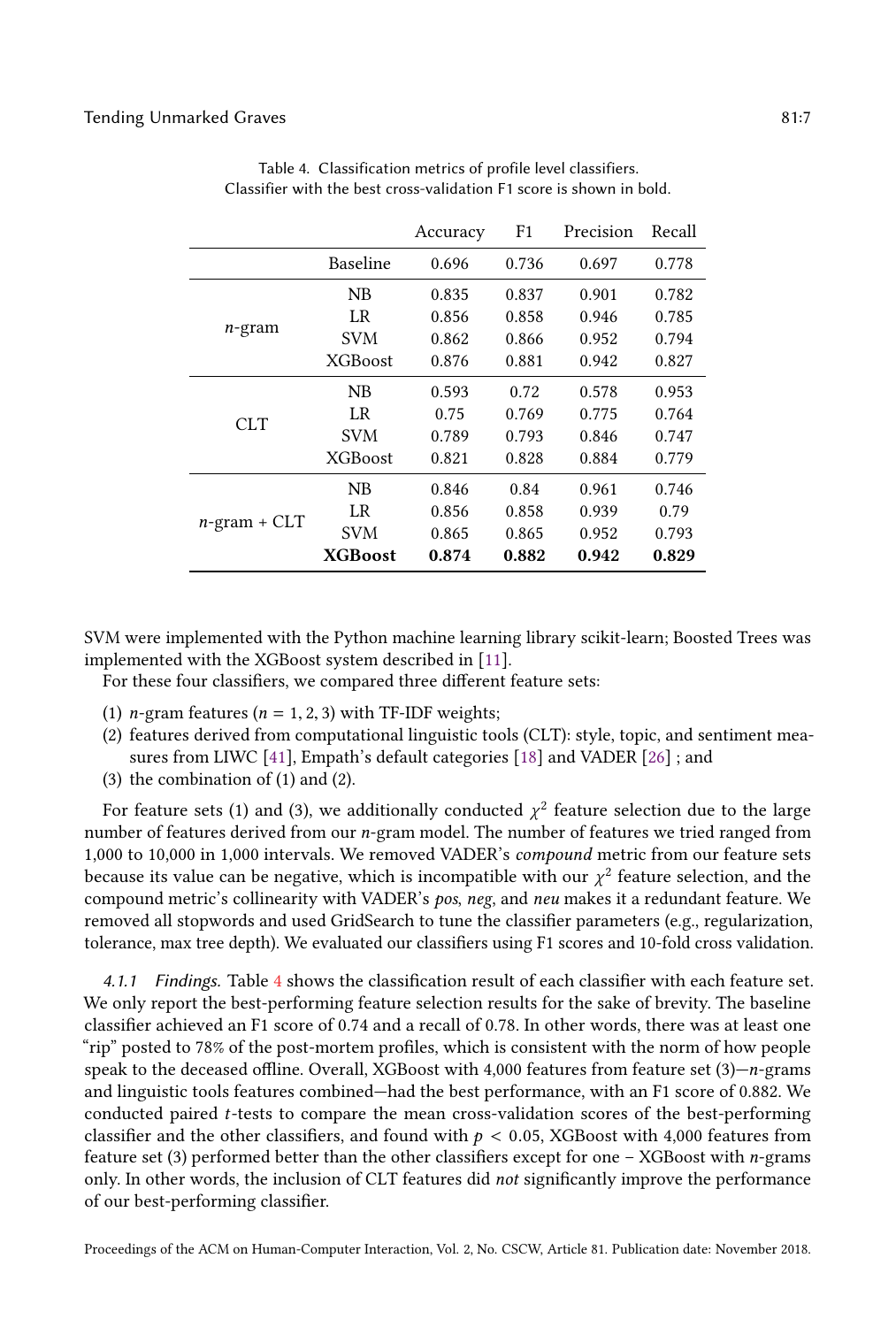<span id="page-7-0"></span>

|            | $n$ -gram   | <b>CLT</b>                          |                                     |                    | $n$ -gram + CLT |
|------------|-------------|-------------------------------------|-------------------------------------|--------------------|-----------------|
| Pre-mortem | Post-mortem | Pre-mortem                          | Post-mortem                         |                    | Post-mortem     |
| hey        | miss        | Question<br>marks*                  | Sadness words*                      | hey                | rip             |
| wait       | rip         | # of unique<br>words*               | Personal<br>pronouns <sup>*</sup>   | Question<br>marks* | miss            |
| need       | wish        | Assent words*                       | Negative<br>emotion*                | wait               | wish            |
| hang       | missed      | Swear words*                        | Negative <sup>†</sup>               | need               | gone            |
| yo         | gone        | Anger words*                        | Cognitive<br>processes*             | hang               | missed          |
| soon       | know        | Auxiliary<br>verbs <sup>*</sup>     | Common<br>verbs*                    | ya                 | know            |
| seen       | thinking    | Impersonal<br>pronouns*             | Function<br>words*                  | soon               | thinking        |
| come       | heaven      | Tentativeness<br>words <sup>*</sup> | Total<br>pronouns*                  | seen               | heaven          |
| 0000000    | miss love   | Exclamation<br>marks*               | Quantifiers*                        | come               | miss love       |
| home       | forget      | Positive<br>emotion*                | Affective<br>processes <sup>*</sup> | yo                 | forget          |

| Table 5. Ten most informative features of profile level classifiers. |
|----------------------------------------------------------------------|
| *Metric from LIWC. <sup>†</sup> Metric from VADER.                   |

Extending the profile-level classification results from our previous work, we took a closer look at the classification task and analyze the informative features. Table [5](#page-7-0) shows the ten most informative features for pre-mortem and post-mortem classes from each feature set of the profile-level classifiers. Informative features from feature set (2), which only includes linguistic measures, showed that higher use of sadness words, personal pronouns, negative emotion, cognitive processes, common verbs, function words, total pronouns, quantifiers, and affective processes, is associated with higher likelihood of being post-mortem; question marks, proportion of unique words, assent, swear words, angry words, auxiliary verbs, impersonal pronouns, tentativeness words, exclamation marks, and positive emotion indicate higher likelihood of being pre-mortem.

Informative features from feature set (1) showed that words like "miss," "rip," and "gone" were associated with higher likelihood of being post-mortem, while words like "hey," "wait," "yo" were associated with higher likelihood of being pre-mortem. Informative features from feature set (3) contained mostly n-gram features, indicating the presence of particular words or phrases overwhelms the metrics from computational linguistic tools, which confirmed the result of our statistical significance test.

## 4.2 Comment Level Classification

Building on our success with profile-level classification, we next attempted more granular classification. In many cases, post-mortem content is encountered independent of the deceased's profile (e.g., through a news feed [\[7\]](#page-16-2), news article [\[19\]](#page-16-16), or group [\[21,](#page-17-5) [33\]](#page-17-16)) but is still upsetting to those who see it. In order to account for this scenario, we tried to classify post-mortem content at the level of a single comment. In the comment level model, we sought to classify whether a single comment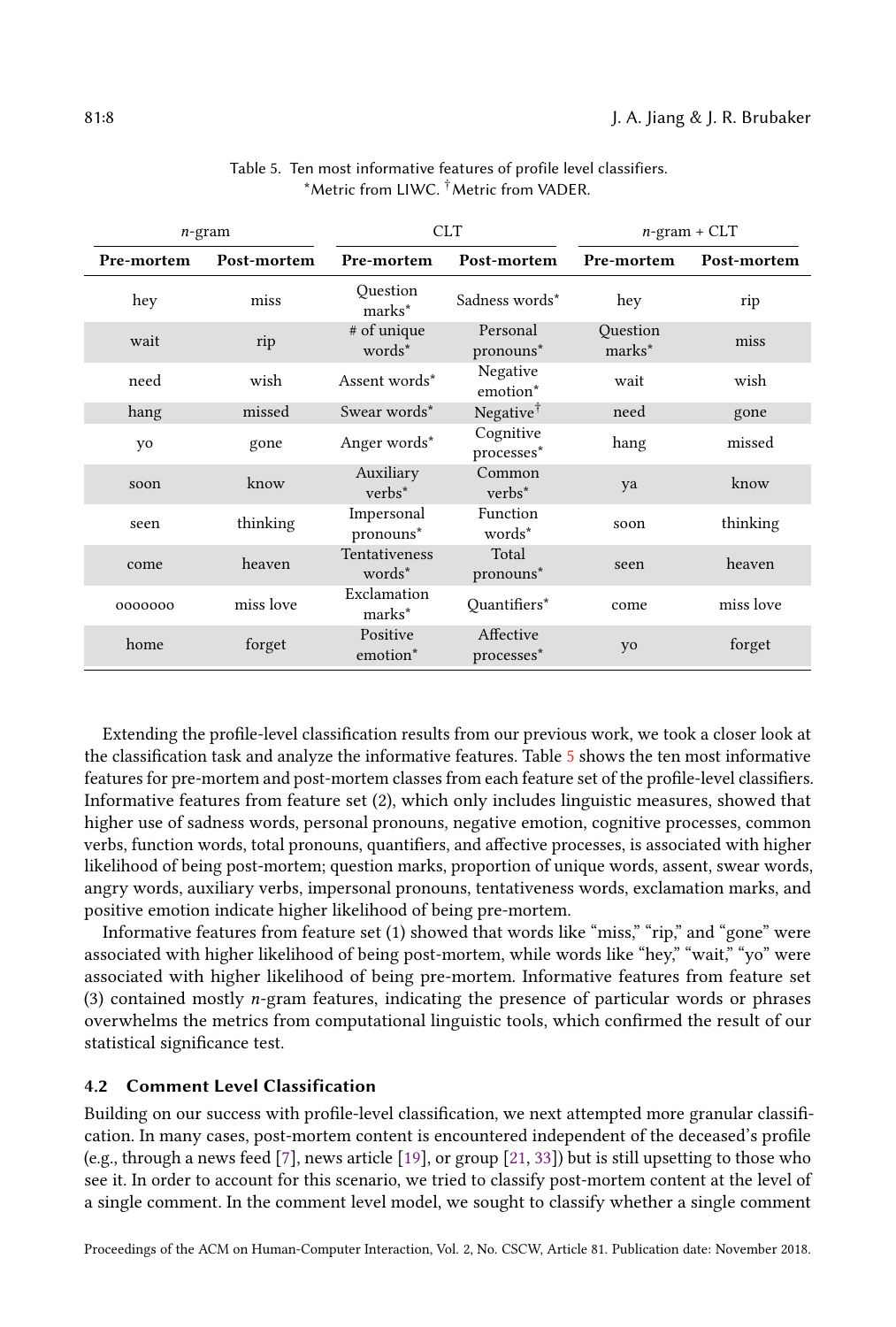<span id="page-8-0"></span>

|                 |                | Accuracy | F <sub>1</sub> | Precision | Recall |
|-----------------|----------------|----------|----------------|-----------|--------|
|                 | Baseline       | 0.662    | 0.204          | 0.892     | 0.115  |
|                 | NB             | 0.881    | 0.836          | 0.87      | 0.804  |
|                 | LR             | 0.898    | 0.858          | 0.898     | 0.822  |
| <i>n</i> -gram  | <b>SVM</b>     | 0.897    | 0.857          | 0.898     | 0.819  |
|                 | <b>XGBoost</b> | 0.867    | 0.812          | 0.869     | 0.761  |
|                 | NB             | 0.78     | 0.633          | 0.848     | 0.505  |
| <b>CLT</b>      | LR             | 0.833    | 0.77           | 0.81      | 0.734  |
|                 | <b>SVM</b>     | 0.847    | 0.79           | 0.818     | 0.763  |
|                 | <b>XGBoost</b> | 0.871    | 0.82           | 0.862     | 0.781  |
| $n$ -gram + CLT | NB             | 0.888    | 0.848          | 0.87      | 0.827  |
|                 | LR             | 0.886    | 0.843          | 0.881     | 0.808  |
|                 | <b>SVM</b>     | 0.903    | 0.865          | 0.901     | 0.833  |
|                 | <b>XGBoost</b> | 0.884    | 0.838          | 0.885     | 0.795  |

Table 6. Classification metrics of comment level classifiers. Classifier with the cross-validation best F1 score is shown in bold.

was posted pre-mortem or post-mortem based on the language of the comment. We used the same classification methods used in the profile-level task described in Section [4.1.](#page-5-2)

4.2.1 Findings. The classification results can be seen in Table [6.](#page-8-0) The baseline model did not perform well, with an F1 score of only <sup>0</sup>.2. The baseline classifier had a precision of <sup>0</sup>.89, but only a recall of 0.11, indicating that while "rip" is a strong indicator of post-mortem comments, it only showed up in 11% of the post-mortem comments in our dataset. Overall, SVM with all features from feature set (3) had the best performance, with an F1 score of <sup>0</sup>.865. We further conducted paired t-tests to compare the mean cross-validation scores of the best-performing classifier and the other classifiers, and with  $p < 0.05$ , we found SVM with all features from feature set (3) indeed performed better than all the other classifiers. This result, compared with that of profile-level classifiers, indicated CLT features helped comment-level classifiers much more than profile-level classifiers.

We present the 10 most informative features based on feature coefficients for pre-mortem and post-mortem classes from each feature set in Table [7.](#page-9-0) Informative features from feature set (2), which only includes linguistic measures, showed that higher use of sadness words, quantifiers, certainty words, time, negative emotion, common verbs, religion words, total second-person pronouns, insights, and cognitive processes, are associated with higher likelihood of being post-mortem; assent, proportion of unique words, question marks, auxiliary verbs, tentativeness, anger, swear words, positive emotion, impersonal pronouns, and exclusion indicate higher likelihood of being pre-mortem.

Informative features from feature set (1) show that the words like "rip" and "heaven" were associated with post-mortem content, while words like "hang," "stay safe," and "lol" were associated with pre-mortem content. Informative features for post-mortem from feature set (3) contained mostly n-grams, indicating the presence of particular words or phrases were more important than linguistic features. For pre-mortem comments, linguistic features from LIWC were overall more important than particular words.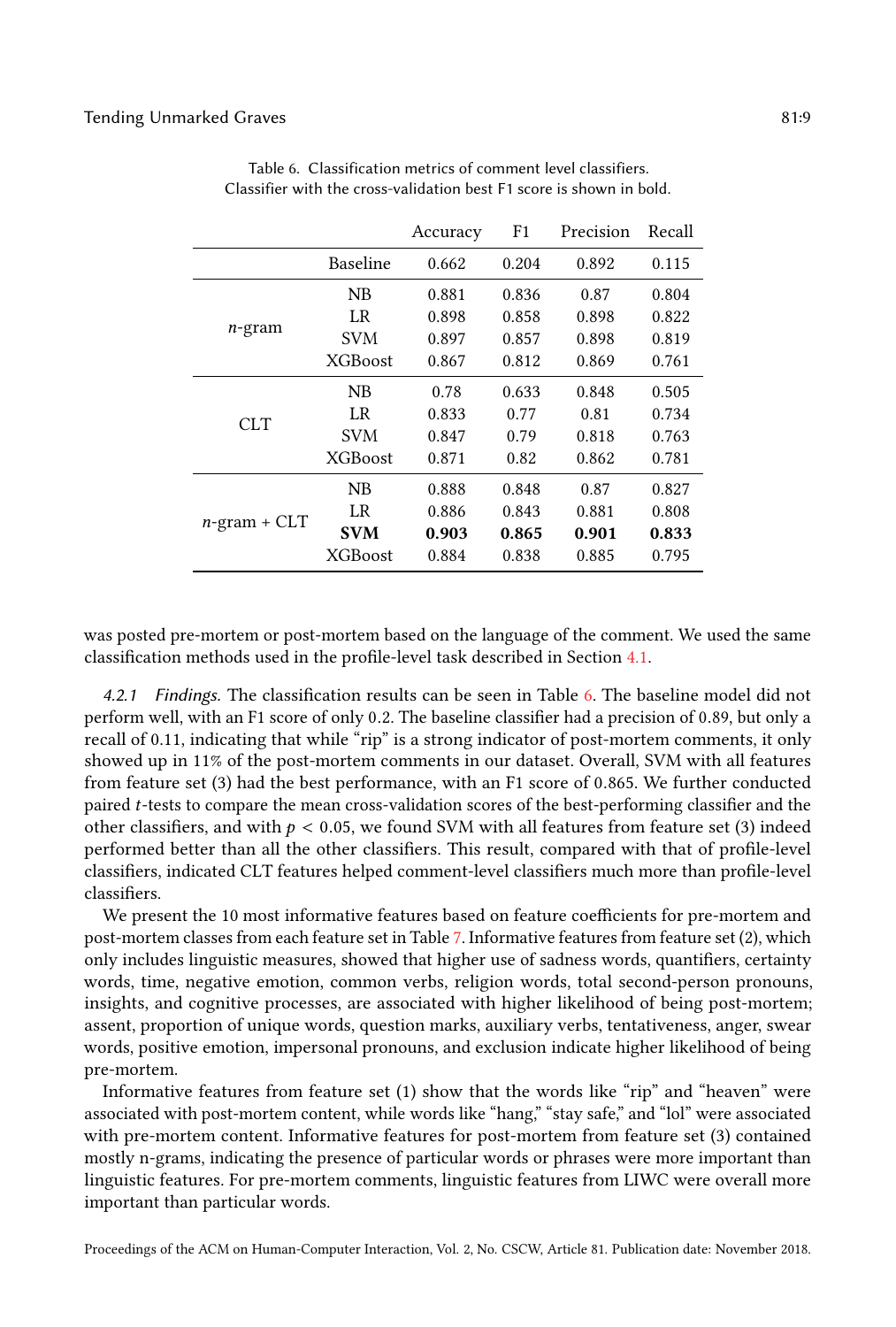<span id="page-9-0"></span>

|                | $n$ -gram    | <b>CLT</b>                          |                         | $n$ -gram + CLT                |                |
|----------------|--------------|-------------------------------------|-------------------------|--------------------------------|----------------|
| Pre-mortem     | Post-mortem  | Post-mortem<br>Pre-mortem           |                         | Pre-mortem                     | Post-mortem    |
| need hang      | rip          | Assent words*                       | Sadness words*          | Assent words*                  | rip            |
| yeah           | heaven       | # of unique<br>words <sup>*</sup>   | Quantifiers*            | 1 <sub>o</sub> 1               | miss           |
| lol            | missin       | Ouestion<br>marks <sup>*</sup>      | Certainty*              | # of unique<br>words*          | Sadness words* |
| stay safe      | better place | Auxiliary<br>verbs <sup>*</sup>     | Time words*             | Ouestion<br>marks <sup>*</sup> | wish           |
| aww            | grave        | Tentativeness<br>words <sup>*</sup> | Negative<br>emotion*    | haha                           | thinking       |
| feeling better | forgotten    | Anger words*                        | Common<br>verbs*        | <b>Tentativeness</b><br>words* | Quantifiers*   |
| haha           | wish         | Swear words*                        | Religion <sup>*</sup>   | yeah                           | day            |
| havent talked  | memorial     | Positive<br>emotion*                | 2nd person<br>pronouns* | hang                           | missed         |
| hang soon      | missing      | Impersonal<br>pronouns*             | Insight words*          | Auxiliary<br>verbs*            | gone           |
| love song      | thinking     | Exclusion<br>words*                 | Cognitive<br>processes* | Anger words*                   | love miss      |

## Table 7. Ten most informative features of comment level classifiers. \*Metric from LIWC.

# 4.3 How Early Can We Predict Post-Mortem Profiles?

Given our success at identifying mortality at the level of individual comments, we next sought to determine how much data our classifier needed to observe in order to make an accurate classification. There are many scenarios in which early classification is important. System designers, for example, may need to sensitize their interactions or provide death-specific functionality within days or even hours of the death. Using the profile level model, we looked at how fast we could classify post-mortem profiles. We randomly selected 20% of the profiles as test profiles, and the rest 80% as training profiles. We then removed all comments that were made post-mortem in the test profiles, and then used the best-performing profile-level model classifier to classify test profiles as we incrementally added post-mortem messages to each profile one by one in chronological order. We measured the speed at which we can determine post-mortem profiles in terms of the number of post-mortem comments. Using the comment timestamps, we also measured the speed in terms of the actual time after the first comment was made.

We were able to determine post-mortem profiles quickly (see Fig. [1\)](#page-10-0). We were able to determine 19.9% of the post-mortem profiles after the first post-mortem comment was made, 52.3% after the first four post-mortem comment were made, and 90.1% after the first nineteen comments were made. In our dataset, this result means that we were able to classify 31.8% of the post-mortem profiles on the day of death, 52.3% within the first day after death, and 90.1% within ten days after death.

# 4.4 Error Analysis

Despite our classifiers' good performance, the sensitivity of death encouraged us to qualitatively investigate misclassifications. To demonstrate challenges faced in classification we provide and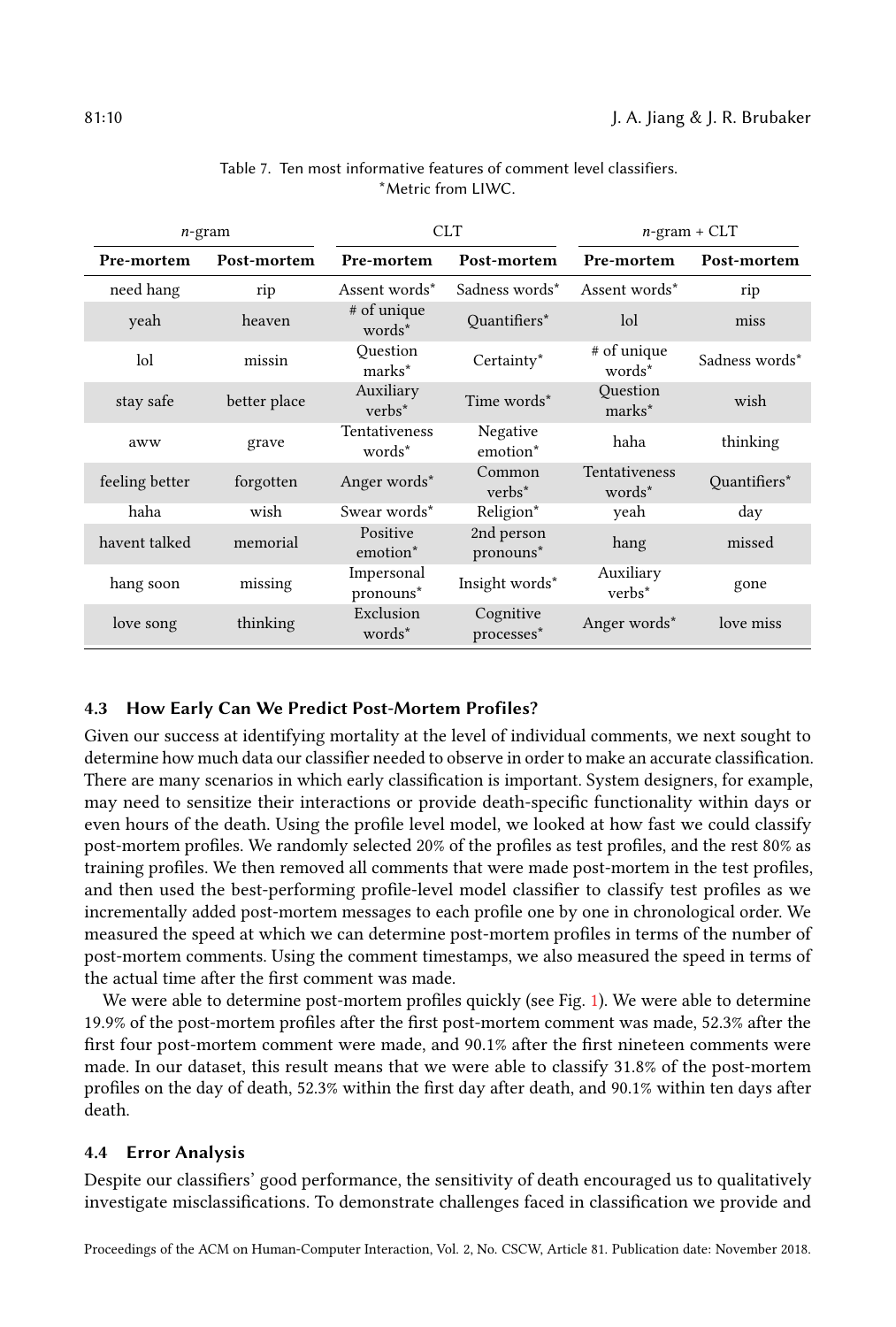<span id="page-10-0"></span>

Fig. 1. Percentage of profiles classified vs. number of post-mortem comments provided.

discuss example pieces of data. In selecting these examples, we only share messages that cannot be traced back to the original content through web search, and we have omitted names to protect the survivors' privacy.

In most cases, false positives (F/P; pre-mortem content classified as post-mortem) occurred when comment content included emotional language often seen post-mortem, such as "love", "miss", and "sorry." Short messages (e.g., "I love you too") can be ambiguous as they lack context, but longer messages can present challenges when their length results in language that is often associated with post-mortem content. For example, the following comment included words like "heaven", LIWC's social process words (e.g., "sister"), as well extensive use of pronouns:

...I just wanted to let you know that I'm your big sister period. The one and only and I'll always be your big sister. I never ever want you to feel like you can't come to me and talk to me... I promise to the lord in heaven that as long as I'm alive, rain or shine... I'll always and forevermore be here for you...

False negatives (F/N), while sharing many of the same challenges as F/Ps, have some unique qualities as well. We briefly mention three.

Some post-mortem comments resemble pre-mortem content. Previous work has noted the role of memorial profiles in "continuing bonds" [\[30\]](#page-17-17) with deceased loved ones, maintaining connections and conversations—in line with those that existed pre-mortem [\[6,](#page-16-1) [14,](#page-16-17) [21\]](#page-17-5). Consider the following comment:

Hey bro. Spring seems to be here. Now time for new life to begin. I [hope] you are doing ok. I['m] just eating a bagel. I keep telling myself you guys are in a better place.

Casual, and conversational language is not uncommon, but our classifiers can get confused when users author comments that perform an ongoing relationship.

Second, it is not uncommon for people to include quotes, scriptures, poems, or musical lyrics in their comments. The text of comments, such as the lyrics to a Green Day song one user posted, present a significant challenge for classification. One possible approach would be to computationally identify and then remove lyrics, similar to Kivran-Swaine et al. [\[29\]](#page-17-18) .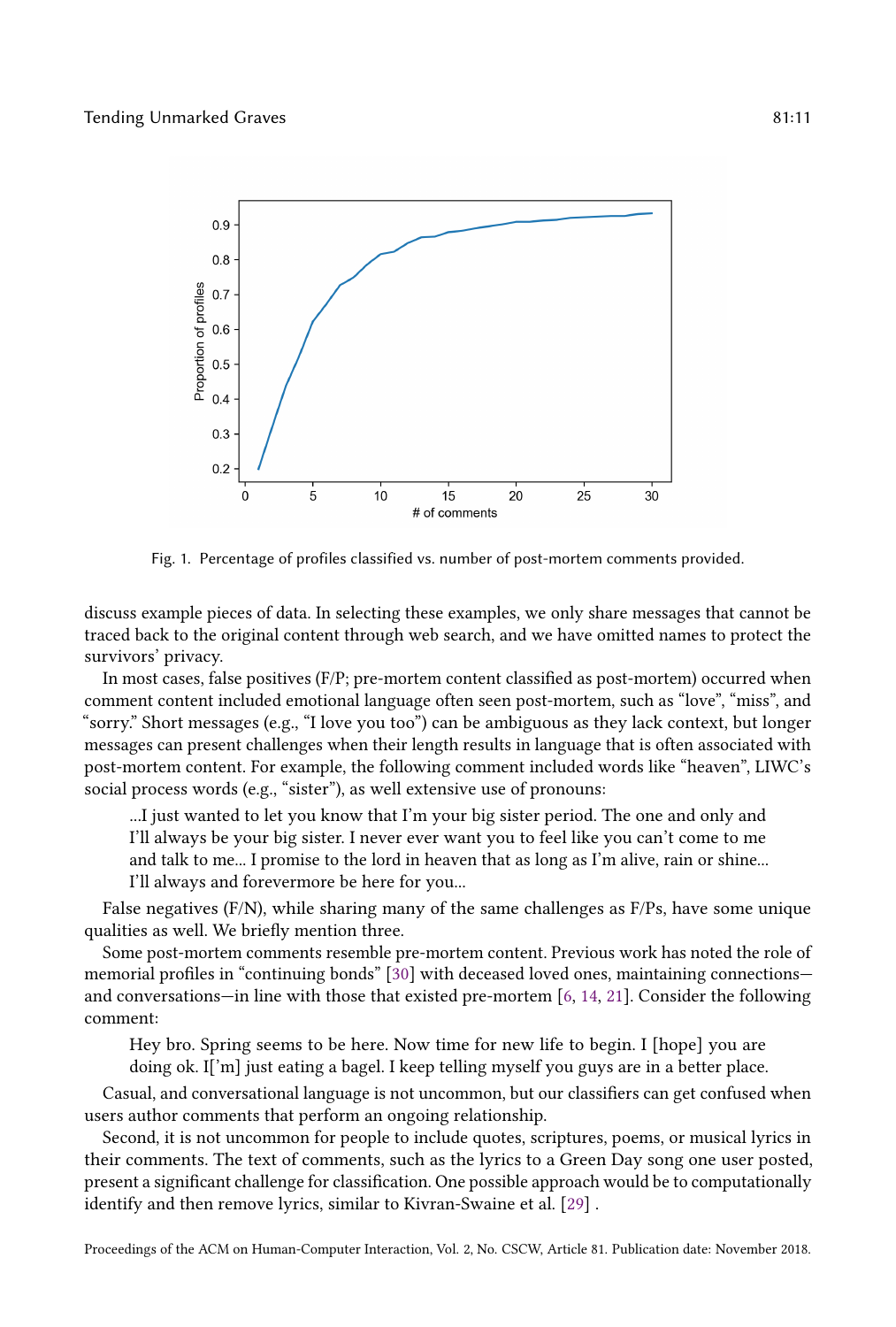Finally, in some cases, even though comments were added post-mortem, they were clearly written by a user who assumed the account holder was alive. For example:

Hey, how's it all goin? Wats new? I'm sorry to hear bout your sister. Much love!

Understandably, our comment-level classifier cannot account for these comments. However, their presence highlights the need for both comment-level and profile-level classification, as well as the role that classification can play in more clearly communicated the mortal status of social media users.

#### 5 TESTING CLASSIFIERS

As a final step, to see how well our classifiers can be generalized to data from other platforms and time frames, we tested our classifiers on two additional datasets: Facebook Memorial Groups, and Newspaper Obituaries. These datasets contain post-mortem content that comes from a much more recent timeframe and represents both casual and formal writing about death. Examining the performance of classifiers trained on a nearly decade-old dataset from MySpace on these datasets will shed light on whether and how memorial language has changed over time, and what it means for today's social media. We describe each dataset and their classification results below, followed by a discussion of the results from both datasets.

## <span id="page-11-0"></span>5.1 Facebook Memorial Groups

Our Facebook Memorial Groups dataset contained messages posted in groups created by friends and family to memorialize the deceased. Given that these groups are created post-mortem, this dataset does not include any pre-mortem content posted by either the deceased or the survivors. We chose to validate our classifier on this dataset as it is similar to the post-mortem MySpace data on which we trained our classifiers—they are both data from social media in which friends are memorializing a loved one. However, testing on this dataset allows us to validate our classifiers on a different social media platform, and with more recent content that spans a larger period of time.

5.1.1 Data Collection. We started data collection by manually identifying Facebook Memorial Groups. Following Marwick & Ellison [\[33\]](#page-17-16), we identified 116 groups by searching for public Facebook Groups with the keywords "RIP" (and its variants) and "in memory of" using the Facebook search bar. We excluded groups dedicated to celebrities or groups that are not created to memorialize deceased people (e.g., "RIP Harambe"). After manually verifying each group, we used the Facebook Graph API to collect all messages from these groups, including posts and any replies. Our final dataset contained 90,100 individual messages posted to Facebook between November 2006 to March 2018. 32,196 of these messages were posts and 57,904 were replies.

5.1.2 Results. Using the best-performing comment-level and profile-level classifiers trained with MySpace data, we classified mortality at both the level of individual messages and the memorial group as a whole. Since this dataset does not contain negatives (i.e., pre-mortem) and precision and F1 score are not defined in this case, we only report the recall score—how much post-mortem content our classifiers could identify.

Our best-performing comment-level classifier (SVM, n-gram + CLT, all features) achieved a recall of 0.457 on classifying all individual messages (posts & replies), 0.688 on a posts-only subset, and 0.329 on a reply-only subset. Our best-performing profile level classifier (XGBoost,  $n$ -gram + CLT, 4,000 features) achieved a recall of 0.871, on par with our validation score on the MySpace dataset.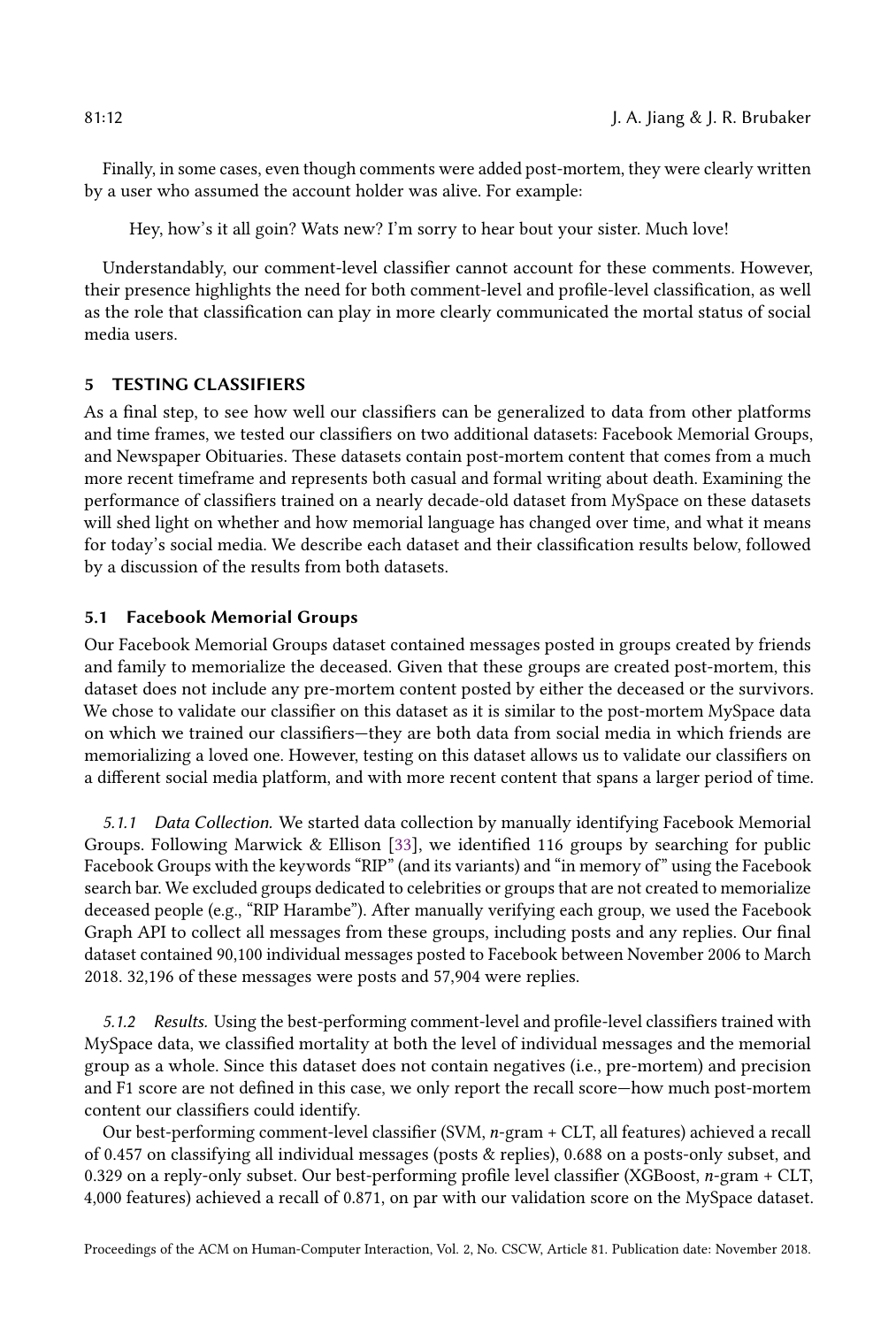# 5.2 Newspaper Obituaries

Our dataset of newspaper obituaries consisted obituaries authored from across the US and published by local newspapers and hosted by Legacy.com. These obituaries are conventional, but Legacy.com does include a guestbook feature which contains messages posted in response to the obituaries. Compared to our training data from MySpace, this dataset was not collected from social media and consists of the more formal language seen in public obituaries.

5.2.1 Data Collection. For this dataset, we scraped obituaries posted on U.S. newspapers and their guestbooks that contains messages posted to these obituaries. The obituaries and messages were scraped from Legacy.com using the web tool import.io. This dataset consisted of 4,659 obituaries published during April 2017, as well as all 4,537 guestbook messages posted to these obituaries from April to September 2017.

5.2.2 Results. We used the same set of classifiers from Section [5.1](#page-11-0) to classify mortality of the obituaries, individual guestbook messages, and guestbooks as a whole. Our best-performing comment-level classifier (SVM, n-gram + CLT, all features) achieved a recall of 0.797 on obituaries, and 0.864 on individual guestbook comments. Our best-performing profile level classifier (XGBoost, n-gram + CLT, 4,000 features) achieved a recall of 0.46 on guestbooks.

# 5.3 Error Analysis

We present a brief error analysis on our test sets. As our datasets do not contain negatives, all misclassifications here are false negatives (F/N). Here, again, we only provide quotes that cannot be easily traced back to the original content through web search, and we have omitted names to protect the survivors' privacy.

First, similar to what we presented in the previous error analysis, some post-mortem messages resemble pre-mortem ones, which do not use words that clearly indicate death. Take, for example, the following message posted to an obituary guestbook:

[Name] is such a pleasant person. We didn't see her often but when we did she always welcomed you with a caring and warm heart.

Second, by looking at the features' trained weights, we found some condolence words commonly addressed to the survivors were not associated with death in our training dataset. Instead, words like "sorry" and "prayer" had negative weights in our trained classifiers and were therefore associated with pre-mortem content, likely due to their occurrence in ongoing pre-mortem conversations. This association resulted in misclassification. For example, "sorry" and "prayer" are the only indicators of death in the following message, which confused our classifier:

So sorry to hear this news. My prayers go out to his wife and son [name]. [Name] was a great neighbor and friend of my father's for a number of years.

Finally, it is surprising that the profile-level classifier in the Newspaper Obituaries dataset at the guestbook-level achieved a worse result than the message-level classifier, given that there is more context on the level of guestbooks as a whole. These results are also the inverse of what we observed with the MySpace data where the profile-level classifier performed better than the comment-level classifier. However, we did find that the Neutral metric from VADER had a negative weight, meaning it was informative of pre-mortem content. For this reason, we speculate the low recall of guestbook-level classification is a result of the high Neutral score from VADER caused by message concatenation.

Overall, the classification results from the test set are comparable with the validation scores from the MySpace dataset, which suggests that our classifiers are generalizable to other platforms as well as more recent data. More importantly, this result also suggests language of death and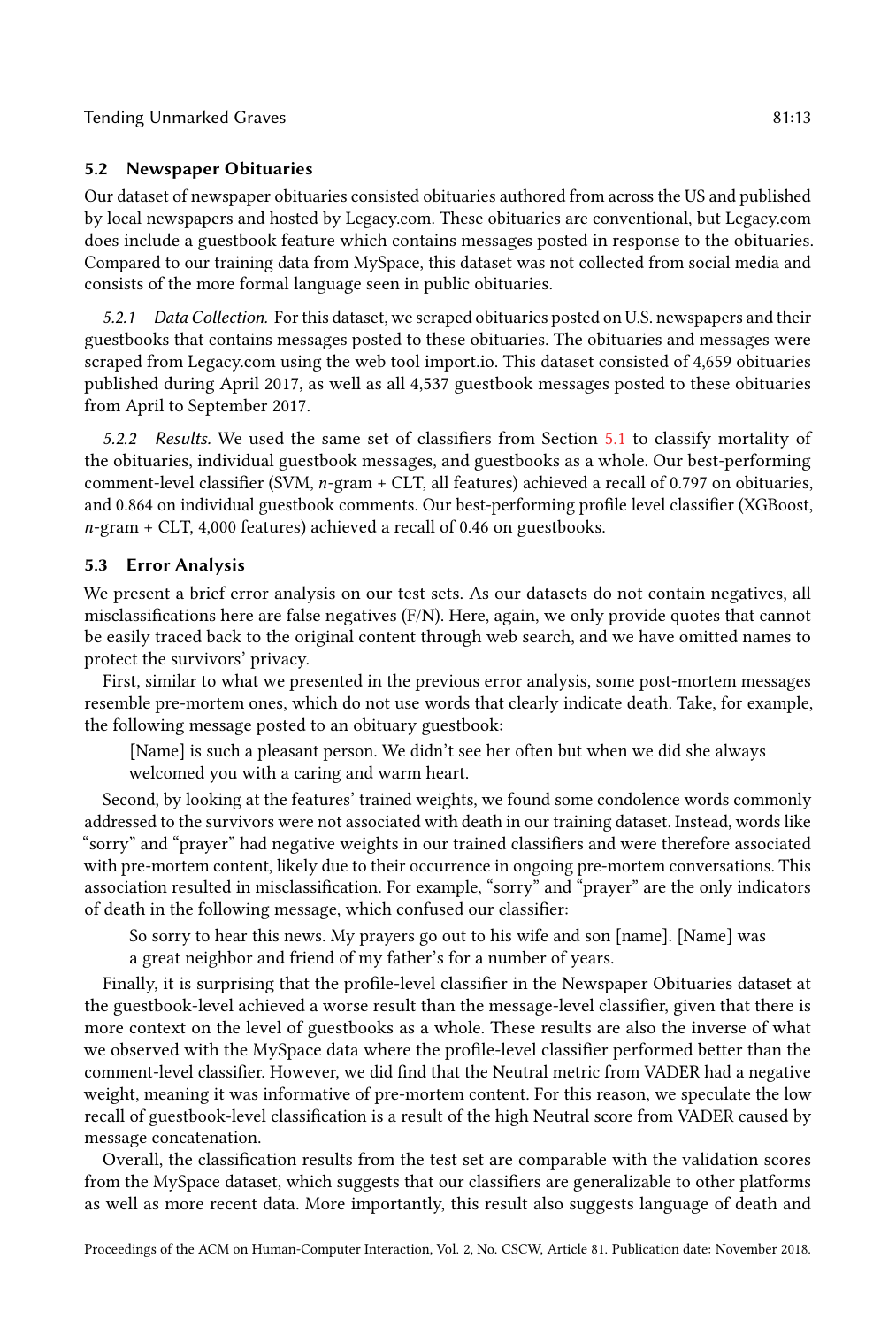bereavement may be consistent across time, contexts, and platforms, which we explore in detail in our discussion.

## 6 DISCUSSION

The results of the classification tasks show that post-mortem profiles and memorial comments can be identified with a high degree of accuracy. In both classification tasks, the feature set that combined n-grams and linguistic measures had the best performance. This result indicates that both specific words and linguistic style are important for identifying post-mortem status.

In the best-performing feature set for both tasks, informative features include typical memorial language, such as "rip," "miss," and "gone." These words suggest that offline mourning norms are also present in an online setting (c.f., [\[21\]](#page-17-5)); they also suggest that our classifiers might generalize to other platforms, which we were able to confirm when we successfully tested our classifiers on other datasets. While informative features at the profile level almost exclusively include n-grams, the most informative features at the comment-level also include sentiment and linguistic style metrics like LIWC's sadness and quantifier metrics. We also observed that these metrics significantly improved the performance of our comment-level classifiers but not profile-level classifiers. The importance of these metrics indicates that, in the absence of the context that other comments provide, linguistic style and sentiment become good predictors of memorial content.

Profile-level informative features for pre-mortem status include "hey," "yo," "need," "hang" and question marks. These features suggest that greeting words, and words that indicate future events are strong indicators of pre-mortem status. For comment-level, informative n-grams include "lol," "haha," and "yeah," which indicate ongoing conversations. Linguistic features, including assent words, question marks, and tentativeness, also indicate ongoing conversations and question-answering. Once again, comment-level informative features for pre-mortem status contain a large proportion of linguistic style and sentiment features (6 out of the top 10), which means they are strong predictors in the absence of other comments to provide context.

The good results we achieved when testing our classifiers on data from other platforms have important implications for understanding post-mortem content. One might reasonably question the generalizability of our classifiers to other contexts or types of data—we did as well. We hypothesized that the classifiers would have decreased performance on the Facebook dataset, and even more so on the newspaper obituary dataset. The formal language used in obituaries and eulogies, for example, is distinct from the casual and conversational language in our training dataset. Likewise, our training data are drawn from MySpace in 2010, and changes in linguistic practices since then could have presented challenges. However, our classifiers still performed well on data from other platforms and with more recent data. While Gibbs et al. have argued that social media design and use can result in distinctive "platform vernacular" [\[22\]](#page-17-19), our classifiers' good performance suggests that the vernacular of post-mortem messages has some consistency across platforms, time, and genre, and the language around death and bereavement might be more universal and enduring than we thought.

# 7 SENSITIVE CLASSIFICATION IN CONTEXT

Classifying post-mortem content, and mortality more broadly, is important for both platform designers and data scientists, but requires additional considerations depending on the context.

In the context of social media platforms, classification can enable designers to shape when and how people encounter post-mortem content, as well as how that content is presented. For example, prior research has shown that unexpected encounters with post-mortem content can be distressing, especially when it is encountered in a stream of typical (and often casual) social media content [\[7\]](#page-16-2). Likewise, the broadly public nature of social media can also result in conflicts when strangers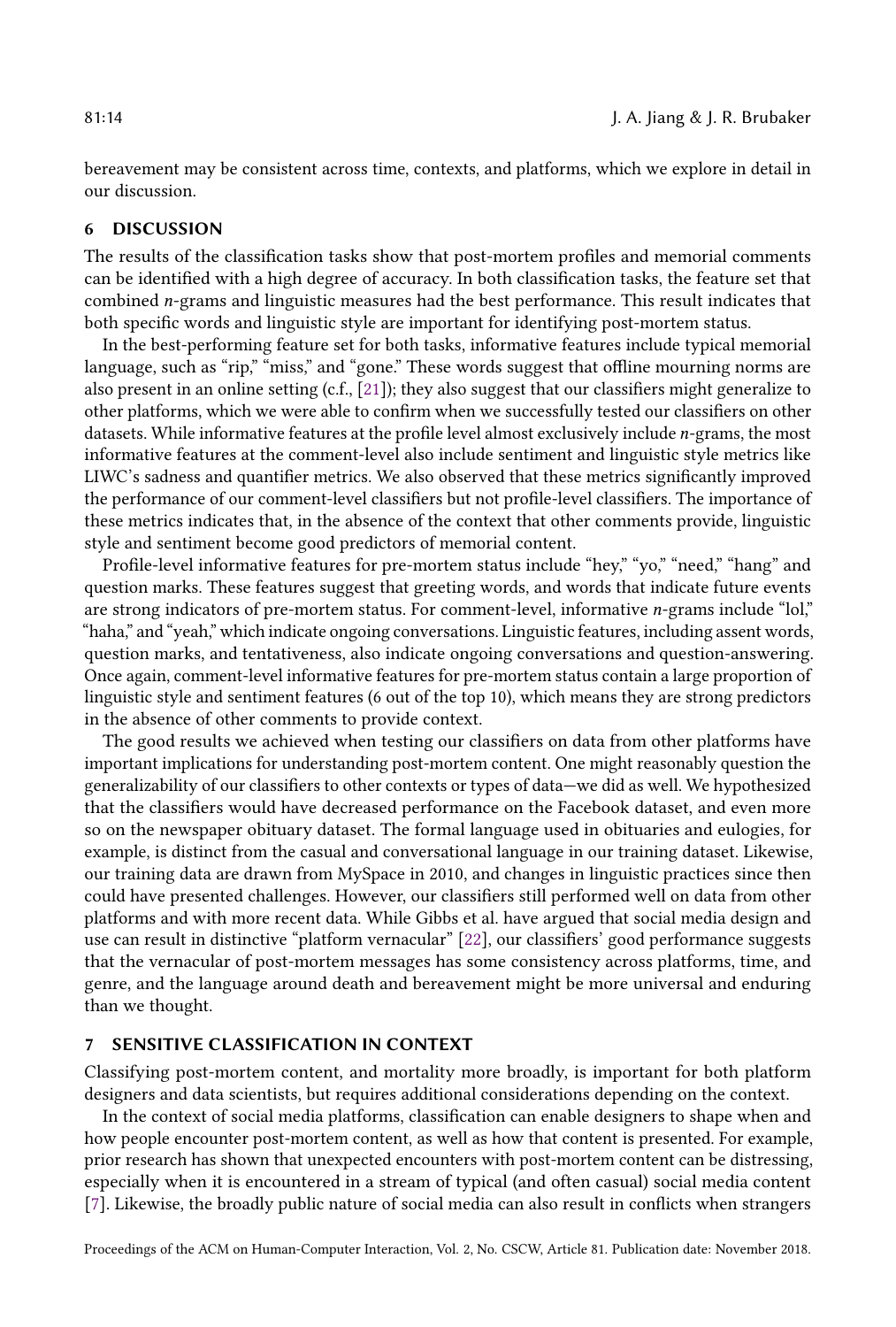#### Tending Unmarked Graves 81:15

interact around public deaths [\[19\]](#page-16-16). As social media extends the participation and witnessing of memorialization and grief [\[42\]](#page-17-0), identifying post-mortem content can help platform designers shape where and how people encounter content, as well as where memorializing practices occur. For example, while many people want deceased loved ones to remain part of their social networks [\[38\]](#page-17-20), it may be inappropriate to recommend they be invited to an event or included in a group chat. Profile-level classification can provide ways to distinguish between living users and those who have died.

Sensitivity in the context of social media platforms also extends to time. There are scenarios in which it may be desirable to control access to a profile or shape how sensitive information is shared immediately following a death. For example, designers may want to limit access to a publicly visible profile representing the deceased to prevent trolling or unwelcome strangers [\[15,](#page-16-18) [33\]](#page-17-16). In other cases, it might be appropriate to restrict information about the death, giving people the opportunity to inform friends and loved ones in more face to face or synchronous settings. In these cases, designers may find classifiers that are able to quickly determine mortality useful.

Beyond platform design, data scientists should account for mortality in their work, especially when making use of user-generated content and social data. Here we echo an argument we first encountered when Geiger and Halfaker [\[20\]](#page-16-19) developed techniques to more accurately understand the meaning of our social data (in their case, examining user sessions on Wikipedia instead of just activity logs). We imagine that in most cases scientists will want to avoid unintentionally including the dead. Ma et al. [\[32\]](#page-17-4) provide us with one example of how accounting for mortality can improve and clarify results, and implicitly, how ignoring mortality can bias data science models. Moreover, developing techniques to account for mortality will benefit scholarship with an explicit post-mortem focus, as well as scholarship that seeks to compare pre- vs. post-mortem content.

Finally, when classifying content content related to death in both of these contexts, it will be important to look beyond classification performance and instead focus on specific types of precision—a clear next step for future research. While our classifiers performed well, the sensitivity death can require suggests that in certain circumstances, precision should be prioritized, even at the expense of overall performance. In practice, we recommend researchers and practitioners to consider the stakeholders and consequences of the specific task in order to determine the appropriate precision-recall balance. For example, the designer of a social media platform would likely want to avoid false-positives, rather than incorrectly classify some an account as post-mortem. Conversely, a computational social scientist may want to avoid false-negatives, electing to remove users who may be alive from their dataset to ensure that post-mortem accounts are not included.

We would caution against simplistic or out-of-the-box use of a mortality and memorial content classifiers. This is especially true in the case of platform design where the consequences of misclassification can be extreme, and it is important for assurances to be made around the accuracy of the classifier. Designers cannot take a classifier such as ours and apply it in black-and-white ways. Instead, they must think carefully about the context in which it is being used and the ways it will shape the interactions they design. Given the sensitive nature of this problem space, we suggest that, even though a classifier might label a profile as post-mortem, system designers are under no obligation to treat it literally as such. Conservative interpretations, such as "possibly post-mortem", can still provide designers a signal with which to sensitize their designs, without, for example, making publicly visible changes to an account or profile (e.g., deleting or memorializing an account).

We would also encourage designers to not limit themselves to considering mortality at the level of users and profiles. While our focus on post-mortem profiles and their comments based was initially motivated by the extensive literature documenting memorializing practices and linguistic differences pre- and post-mortem, one potential benefit of our approach is the ability to detect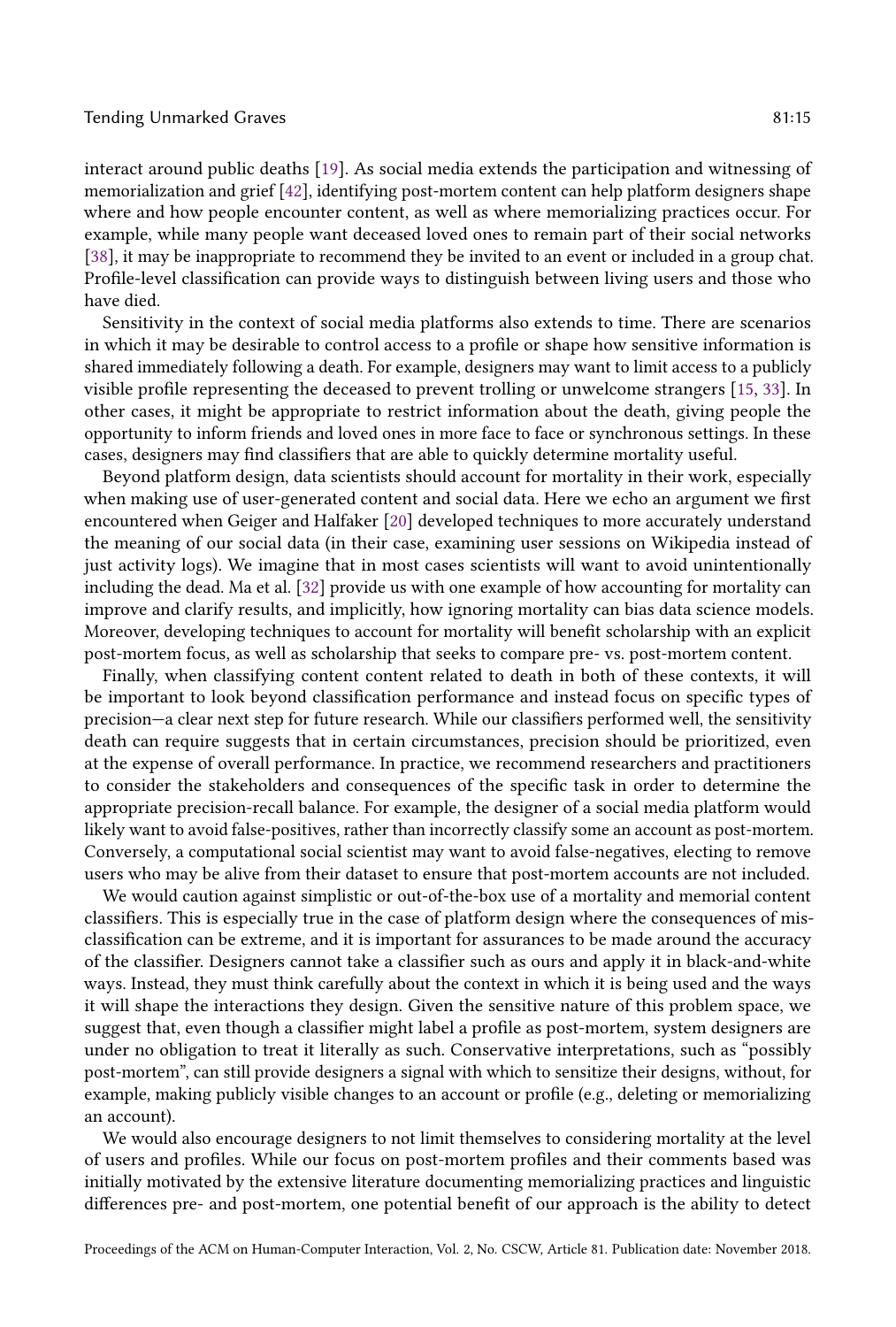post-mortem comments independent of the profile. Prior research has found that unexpected encounters with post-mortem content are the most distressing [\[7\]](#page-16-2). These encounters are often the result of messages that propagate through "social awareness streams" [\[37\]](#page-17-21) like Facebook's News Feed, but lose the memorial context of the post-mortem profile in the process. One can imagine how memorial content detection might have also prevented Meyer's distressing experience shared at the top of the paper. The high-accuracy of our comment-level approach may allow platform designers detect potentially distressing messages and design sensitive interactions with mortality in mind.

In all of the aforementioned cases, it is worth acknowledging that even as classification provides designers with the ability to detect mortality and memorial content, the ways these tools are used can have profound impacts on death and memorialization—not only in our platforms, but for our culture as well. One could imagine that if Facebook had the ability to easily detect post-mortem profiles years ago, they might have simply deleted them out of caution. Such a choice, however, would have precluded the development of the common memorial spaces that many people cherish today. With this in mind, we would recommend that designers solicit the perspectives of domain experts when deciding how to utilize classifiers in sensitive contexts. Social scientists, mental health providers, and chaplains with expertise in death and bereavement are well positioned to help designers understand the risks and trade-offs. Likewise, designers must also consider how to solicit feedback from the people who use our platforms. How to conduct human-centered evaluation of classifiers (without the context of a specific interaction) is a new and open problem for CSCW, but there is some emerging work that is trying to approach the use of classifiers in value-sensitive and human-centered ways [\[44\]](#page-18-2).

Finally, we recommend researchers and practitioners in other areas of CSCW to consider mortality in their work, especially in cases where longitudinal effects are involved. For example, mortality may be an important factor in using social media data to study longitudinal effects of infectious diseases or mental illnesses, as the deceased would not be "active" throughout the entire time period and thus bias the results. Practitioners who use machine learning models to predict future events, such as outcomes of political elections, may also benefit from considering mortality, as a deceased person cannot impact the future outcome of an event.

# 8 CONCLUSION

In this paper, we reported on accurate machine learning classifiers for both post-mortem profiles and post-mortem comments and discussed informative linguistic features for classifying mortality. We further showed that we could identify deceased users soon after their death. Finally, we tested our trained classifiers on data from two other platforms and also had good result.

The major contributions of this work lie in introducing an automated and accurate way to identify post-mortem content that can be incorporated into design processes and data science models, while current platform implementations require significant human involvement. This work also challenges the assumption often made by design frameworks and data science models that people behind the data are alive, which may lead to distressing design choices and inaccurate data science models.

## ACKNOWLEDGMENTS

We would like to thank the reviewers for their significant time and care in improving this paper. We would also like to thank Amjad Alharbi, Casey Fiesler, Kyle Frye, Brian Keegan, Michael Paul, and Danielle Szafir for their invaluable help and feedback on this paper.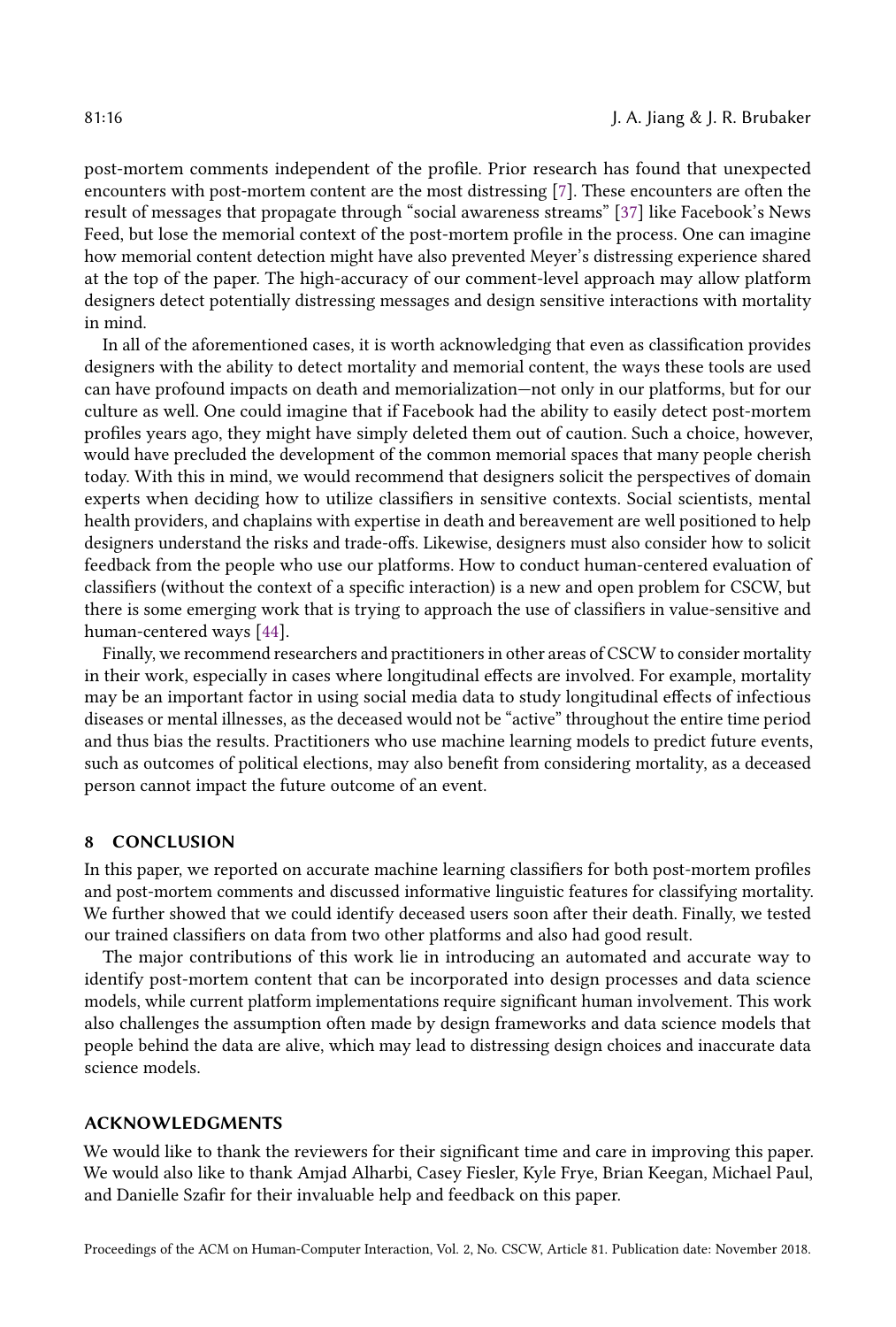#### Tending Unmarked Graves 81:17

### REFERENCES

- <span id="page-16-8"></span>[1] Amelia Acker and Jed R. Brubaker. 2014. Death, memorialization, and social media: A platform perspective for personal archives. Archivaria 77 (2014).
- <span id="page-16-4"></span>[2] Nazanin Andalibi and Andrea Forte. 2018. Responding to Sensitive Disclosures on Social Media: A Decision Making Framework. ACM TOCHI (2018).
- <span id="page-16-3"></span>[3] Jed R Brubaker and Vanessa Callison-Burch. 2016. Legacy Contact: Designing and Implementing Post-mortem Stewardship at Facebook. In Proceedings of the 2016 CHI Conference on Human Factors in Computing Systems - CHI '16. ACM Press, New York, New York, USA, 2908–2919. <https://doi.org/10.1145/2858036.2858254>
- <span id="page-16-9"></span>[4] Jed R. Brubaker, Lynn S. Dombrowski, Anita M. Gilbert, Nafiri Kusumakaulika, and Gillian R. Hayes. 2014. Stewarding a Legacy: Responsibilities and Relationships in the Management of Post-mortem Data. In Proceedings of the 32nd annual ACM conference on Human factors in computing systems - CHI '14 (CHI '14). ACM Press, New York, New York, USA, 4157–4166. <https://doi.org/10.1145/2556288.2557059>
- <span id="page-16-10"></span>[5] Jed R. Brubaker and Gillian R. Hayes. 2011. SELECT \* FROM USER: infrastructure and socio-technical representation. In Proceedings of the ACM 2011 conference on Computer supported cooperative work - CSCW '11. ACM Press, New York, New York, USA, 369–378. <https://doi.org/10.1145/1958824.1958881>
- <span id="page-16-1"></span>[6] Jed R. Brubaker and Gillian R. Hayes. 2011. "We will never forget you [online]": an empirical investigation of postmortem MySpace comments. In Proceedings of the ACM 2011 conference on Computer supported cooperative work - CSCW '11. ACM Press, New York, New York, USA, 123–132. <https://doi.org/10.1145/1958824.1958843>
- <span id="page-16-2"></span>[7] Jed R. Brubaker, Gillian R. Hayes, and Paul Dourish. 2013. Beyond the Grave: Facebook as a Site for the Expansion of Death and Mourning. The Information Society 29, 3 (May 2013), 152–163. <https://doi.org/10.1080/01972243.2013.777300>
- <span id="page-16-13"></span>[8] Jed R. Brubaker, Funda Kivran-Swaine, Lee Taber, and Gillian R. Hayes. 2012. Grief-Stricken in a Crowd: The Language of Bereavement and Distress in Social Media. In ICWSM 2012 - Proceedings of the 6th International AAAI Conference on Weblogs and Social Media, John G. Breslin, Nicole B. Ellison, James G. Shanahan, and Zeynep Tufekci (Eds.). The AAAI Press, Dublin, Ireland, 42–49. <http://www.aaai.org/ocs/index.php/ICWSM/ICWSM12/paper/viewFile/4622/4965>
- <span id="page-16-0"></span>[9] Evan Carroll. 2018. 1.7 Million U.S. Facebook Users Will Pass Away in 2018. (Jan. 2018). [http://www.thedigitalbeyond.](http://www.thedigitalbeyond.com/2018/01/1-7-million-u-s-facebook-users-will-pass-away-in-2018/) [com/2018/01/1-7-million-u-s-facebook-users-will-pass-away-in-2018/](http://www.thedigitalbeyond.com/2018/01/1-7-million-u-s-facebook-users-will-pass-away-in-2018/)
- <span id="page-16-7"></span>[10] Stevie Chancellor, Zhiyuan Lin, Erica L. Goodman, Stephanie Zerwas, and Munmun De Choudhury. 2016. Quantifying and Predicting Mental Illness Severity in Online Pro-Eating Disorder Communities. In Proceedings of the 19th ACM Conference on Computer-Supported Cooperative Work & Social Computing (CSCW '16). ACM, New York, NY, USA, 1171–1184. <https://doi.org/10.1145/2818048.2819973>
- <span id="page-16-14"></span>[11] Tianqi Chen and Carlos Guestrin. 2016. XGBoost: A Scalable Tree Boosting System. In Proceedings of the 22Nd ACM SIGKDD International Conference on Knowledge Discovery and Data Mining (KDD '16). ACM, New York, NY, USA, 785–794. <https://doi.org/10.1145/2939672.2939785>
- <span id="page-16-5"></span>[12] Munmun De Choudhury, Michael Gamon, Scott Counts, and Eric Horvitz. 2013. Predicting Depression via Social Media. In Seventh International AAAI Conference on Weblogs and Social Media. [https://www.aaai.org/ocs/index.php/](https://www.aaai.org/ocs/index.php/ICWSM/ICWSM13/paper/view/6124) [ICWSM/ICWSM13/paper/view/6124](https://www.aaai.org/ocs/index.php/ICWSM/ICWSM13/paper/view/6124)
- <span id="page-16-6"></span>[13] Munmun De Choudhury, Scott Counts, and Eric Horvitz. 2013. Predicting Postpartum Changes in Emotion and Behavior via Social Media. In Proceedings of the SIGCHI Conference on Human Factors in Computing Systems (CHI '13). ACM, New York, NY, USA, 3267–3276. <https://doi.org/10.1145/2470654.2466447>
- <span id="page-16-17"></span>[14] Jocelyn M. Degroot. 2012. Maintaining Relational Continuity with the Deceased on Facebook. OMEGA - Journal of Death and Dying 65, 3 (2012), 195–212. <https://doi.org/10.2190/OM.65.3.c> arXiv[:https://doi.org/10.2190/OM.65.3.c](http://arxiv.org/abs/https://doi.org/10.2190/OM.65.3.c) PMID: 23057245.
- <span id="page-16-18"></span>[15] Jocelyn M. DeGroot. 2014. "For Whom the Bell Tolls": Emotional Rubbernecking in Facebook Memorial Groups. Death Studies 38, 2 (Feb. 2014), 79–84. <https://doi.org/10.1080/07481187.2012.725450>
- <span id="page-16-11"></span>[16] Bart Desmet and VÃľronique Hoste. 2013. Emotion detection in suicide notes. Expert Systems with Applications 40, 16 (Nov. 2013), 6351–6358. <https://doi.org/10.1016/j.eswa.2013.05.050>
- <span id="page-16-12"></span>[17] Bart Desmet and Veronique Hoste. 2014. Recognising suicidal messages in Dutch social media. In LREC 2014 - NINTH INTERNATIONAL CONFERENCE ON LANGUAGE RESOURCES AND EVALUATION. 830–835. [http://hdl.handle.net/](http://hdl.handle.net/1854/LU-6993527) [1854/LU-6993527](http://hdl.handle.net/1854/LU-6993527)
- <span id="page-16-15"></span>[18] Ethan Fast, Binbin Chen, and Michael S. Bernstein. 2016. Empath: Understanding Topic Signals in Large-Scale Text. In Proceedings of the 2016 CHI Conference on Human Factors in Computing Systems (CHI '16). ACM, New York, NY, USA, 4647–4657. <https://doi.org/10.1145/2858036.2858535>
- <span id="page-16-16"></span>[19] Katie Gach, Casey Fiesler, and Jed R. Brubaker. 2017. "Control your emotions, Potter": An Analysis of Grief Policing on Facebook in Response to Celebrity Death. Proc. ACM Hum.-Comput. Interact.: CSCW 2, 1 (2017).
- <span id="page-16-19"></span>[20] R. Stuart Geiger and Aaron Halfaker. 2013. Using Edit Sessions to Measure Participation in Wikipedia. In Proceedings of the 2013 Conference on Computer Supported Cooperative Work (CSCW '13). ACM, New York, NY, USA, 861–870. <https://doi.org/10.1145/2441776.2441873>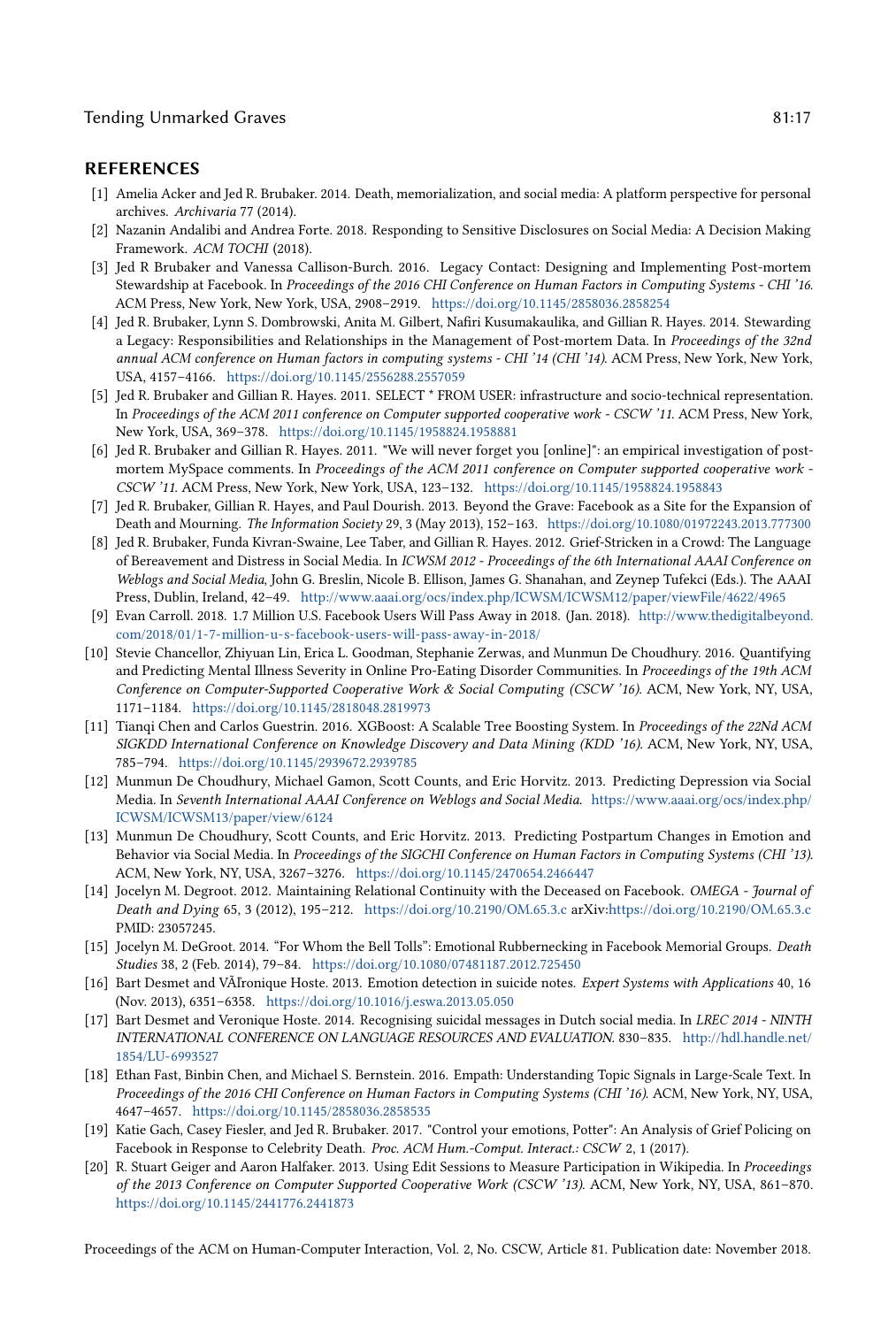## 81:18 J. A. Jiang & J. R. Brubaker

- <span id="page-17-5"></span>[21] Emily Getty, Jessica Cobb, Meryl Gabeler, Christine Nelson, Ellis Weng, and Jeffrey Hancock. 2011. I Said Your Name in an Empty Room: Grieving and Continuing Bonds on Facebook. In Proceedings of the SIGCHI Conference on Human Factors in Computing Systems (CHI '11). ACM, New York, NY, USA, 997–1000. <https://doi.org/10.1145/1978942.1979091>
- <span id="page-17-19"></span>[22] Martin Gibbs, James Meese, Michael Arnold, Bjorn Nansen, and Marcus Carter. 2015. #Funeral and Instagram: death, social media, and platform vernacular. Information, Communication & Society 18, 3 (March 2015), 255-268. <https://doi.org/10.1080/1369118X.2014.987152>
- <span id="page-17-3"></span>[23] Google. 2015. About Inactive Account Manager. (May 2015). <https://support.google.com/accounts/answer/3036546>
- <span id="page-17-2"></span>[24] Xiaolei Huang, Michael C. Smith, Michael J. Paul, Dmytro Ryzhkov, Sandra C. Quinn, David A. Broniatowski, and Mark Dredze. 2017. Examining Patterns of Influenza Vaccination in Social Media. In Workshops at the Thirty-First AAAI Conference on Artificial Intelligence. <https://aaai.org/ocs/index.php/WS/AAAIW17/paper/view/15200>
- <span id="page-17-10"></span>[25] Xiaolei Huang, Linzi Xing, Jed R. Brubaker, and Michael J. Paul. 2017. Exploring Timelines of Confirmed Suicide Incidents Through Social Media. In 2017 IEEE International Conference on Healthcare Informatics (ICHI). IEEE, Park City, UT, 470–477. <https://doi.org/10.1109/ICHI.2017.47>
- <span id="page-17-15"></span>[26] C. J. Hutto and Eric Gilbert. 2014. VADER: A Parsimonious Rule-Based Model for Sentiment Analysis of Social Media Text. In Eighth International AAAI Conference on Weblogs and Social Media. [http://www.aaai.org/ocs/index.php/](http://www.aaai.org/ocs/index.php/ICWSM/ICWSM14/paper/view/8109) [ICWSM/ICWSM14/paper/view/8109](http://www.aaai.org/ocs/index.php/ICWSM/ICWSM14/paper/view/8109)
- <span id="page-17-9"></span>[27] Allaouzi Imane and Ben Ahmed Mohamed. 2017. Multi-label Categorization of French Death Certificates Using NLP and Machine Learning. In Proceedings of the 2Nd International Conference on Big Data, Cloud and Applications (BDCA'17). ACM, New York, NY, USA, 29:1–29:4. <https://doi.org/10.1145/3090354.3090384>
- <span id="page-17-14"></span>[28] Jialun "Aaron" Jiang and Jed R. Brubaker. 2018. Describing and Classifying Post-Mortem Content on Social Media. (2018). <https://aaai.org/ocs/index.php/ICWSM/ICWSM18/paper/view/17819>
- <span id="page-17-18"></span>[29] Funda Kivran-Swaine, Jeremy Ting, Jed Richards Brubaker, Rannie Teodoro, and Mor Naaman. 2014. Understanding Loneliness in Social Awareness Streams: Expressions and Responses. In Eighth International AAAI Conference on Weblogs and Social Media. <https://www.aaai.org/ocs/index.php/ICWSM/ICWSM14/paper/view/8038>
- <span id="page-17-17"></span>[30] Dennis Klass, Phyllis R. Silverman, and Steven L. Nickman. 1996. Continuing Bonds: New Understandings of Grief. Taylor & Francis. Google-Books-ID: e8a7NjkzsbsC.
- <span id="page-17-6"></span>[31] Jessa Lingel. 2013. The Digital Remains: Social Media and Practices of Online Grief. The Information Society 29, 3 (May 2013), 190–195. <https://doi.org/10.1080/01972243.2013.777311>
- <span id="page-17-4"></span>[32] Haiwei Ma, C. Estelle Smith, Lu He, Saumik Narayanan, Robert A. Giaquinto, Roni Evans, Linda Hanson, and Svetlana Yarosh. 2017. Write for Life: Persisting in Online Health Communities Through Expressive Writing and Social Support. Proc. ACM Hum.-Comput. Interact. 1, CSCW (Dec. 2017), 73:1–73:24. <https://doi.org/10.1145/3134708>
- <span id="page-17-16"></span>[33] Alice Marwick and Nicole B. Ellison. 2012. "There Isn't Wifi in Heaven!" Negotiating Visibility on Facebook Memorial Pages. Journal of Broadcasting & Electronic Media 56, 3 (July 2012), 378–400. [https://doi.org/10.1080/08838151.2012.](https://doi.org/10.1080/08838151.2012.705197) [705197](https://doi.org/10.1080/08838151.2012.705197)
- <span id="page-17-1"></span>[34] Eric Meyer. 2014. Inadvertent Algorithmic Cruelty. (Dec. 2014). [https://meyerweb.com/eric/thoughts/2014/12/24/](https://meyerweb.com/eric/thoughts/2014/12/24/inadvertent-algorithmic-cruelty/) [inadvertent-algorithmic-cruelty/](https://meyerweb.com/eric/thoughts/2014/12/24/inadvertent-algorithmic-cruelty/)
- <span id="page-17-7"></span>[35] Joji Mori, Martin Gibbs, Michael Arnold, Bjorn Nansen, and Tamara Kohn. 2012. Design Considerations for After Death: Comparing the Affordances of Three Online Platforms. In Proceedings of the 24th Australian Computer-Human Interaction Conference (OzCHI '12). ACM, New York, NY, USA, 395–404. <https://doi.org/10.1145/2414536.2414599>
- <span id="page-17-11"></span>[36] Matthew Mulholland and Joanne Quinn. 2013. Suicidal Tendencies: The Automatic Classification of Suicidal and Non-Suicidal Lyricists Using NLP. Proceedings of the Sixth International Joint Conference on Natural Language Processing (2013), 680–684. <https://aclanthology.info/papers/I13-1079/i13-1079>
- <span id="page-17-21"></span>[37] Mor Naaman, Jeffrey Boase, and Chih-Hui Lai. 2010. Is It Really About Me?: Message Content in Social Awareness Streams. In Proceedings of the 2010 ACM Conference on Computer Supported Cooperative Work (CSCW '10). ACM, New York, NY, USA, 189–192. <https://doi.org/10.1145/1718918.1718953>
- <span id="page-17-20"></span>[38] Natalie Pennington. 2013. You don't de-friend the dead: an analysis of grief communication by college students through Facebook profiles. Death Studies 37, 7 (Aug. 2013), 617–635. <https://doi.org/10.1080/07481187.2012.673536>
- <span id="page-17-12"></span>[39] John Pestian, Henry Nasrallah, Pawel Matykiewicz, Aurora Bennett, and Antoon Leenaars. 2010. Suicide Note Classification Using Natural Language Processing: A Content Analysis. Biomedical informatics insights 2010, 3 (Aug. 2010), 19–28. <https://www.ncbi.nlm.nih.gov/pmc/articles/PMC3107011/>
- <span id="page-17-8"></span>[40] Stacey Pitsillides, Savvas Katsikides, and Martin Conreen. 2009. Digital Death.
- <span id="page-17-13"></span>[41] Yla R. Tausczik and James W. Pennebaker. 2010. The Psychological Meaning of Words: LIWC and Computerized Text Analysis Methods. Journal of Language and Social Psychology 29, 1 (March 2010), 24–54. [https://doi.org/10.1177/](https://doi.org/10.1177/0261927X09351676) [0261927X09351676](https://doi.org/10.1177/0261927X09351676)
- <span id="page-17-0"></span>[42] Tony Walter, Rachid Hourizi, Wendy Moncur, and Stacey Pitsillides. 2012. Does the Internet Change How We Die and Mourn? Overview and Analysis. OMEGA - Journal of Death and Dying 64, 4 (June 2012), 275-302. [https:](https://doi.org/10.2190/OM.64.4.a) [//doi.org/10.2190/OM.64.4.a](https://doi.org/10.2190/OM.64.4.a)